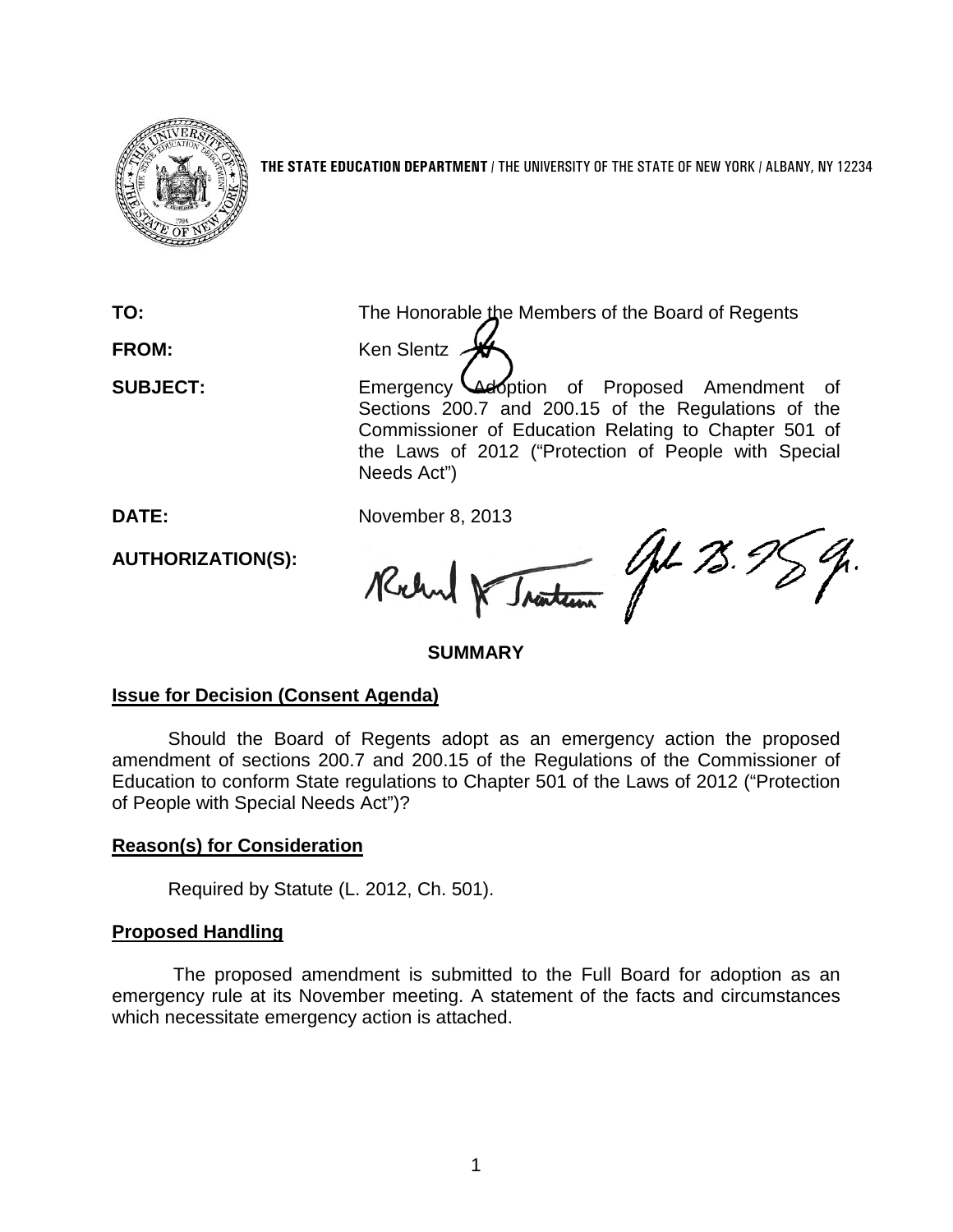## **Procedural History**

The proposed amendment was adopted as an emergency rule at the June Regents meeting, effective June 30, 2013. A Notice of Emergency Adoption and Proposed Rule Making was published in the State Register on July 10, 2013. The proposed amendment was readopted as an emergency action at the September Regents meeting, effective September 23, 2013. Because the September emergency rule will expire on November 21, 2013, a third emergency action is necessary in order to ensure that the emergency rule remains continuously in effect until it can be adopted as a permanent rule. A copy of the proposed amendment is attached. Supporting materials are available upon request from the Secretary to the Board of Regents.

## **Background Information**

The purpose of the proposed amendment is to conform State regulations to Chapter 501 of the Laws of 2012, which enacted into law various provisions of legislation for the protection of people with special needs, including revisions to sections 4212, 4314, 4358 and 4403 of Education Law. Chapter 501, which became effective June 30, 2013, established a new Justice Center for the Protection of People with Special Needs and creates uniform safeguards for vulnerable persons in facilities or provider agencies that are operated, certified, or licensed by State agencies in Stateoperated and licensed facilities, including residential schools under the State Education Department's (SED) oversight, to protect them against abuse, neglect and other conduct that may jeopardize their health, safety and welfare. The law also established requirements for the notification and investigation of allegations of abuse and neglect of individuals placed in residential schools or facilities located outside of New York State (NYS).

The State Education Department has continued to work closely with the Justice Center and the other State Oversight Agencies on implementing the provisions of Chapter 501 since it became effective June 30, 2013. It was initially anticipated that the proposed rule would be presented to the Board of Regents for adoption as a permanent rule at the November Regents meeting. However, additional time is needed to determine whether any revisions should be made to the proposed rule based on additional clarification and/or decisions that the Justice Center may be providing in the coming months. This emergency rule does not include any changes from the emergency rule adopted by the Board in September.

### **Recommendation**

It is recommended that the Board of Regents take the following action:

VOTED: That paragraphs (3) and (6) of subdivision (b) of section 200.7 and section 200.15 of the Regulations of the Commissioner be amended as submitted,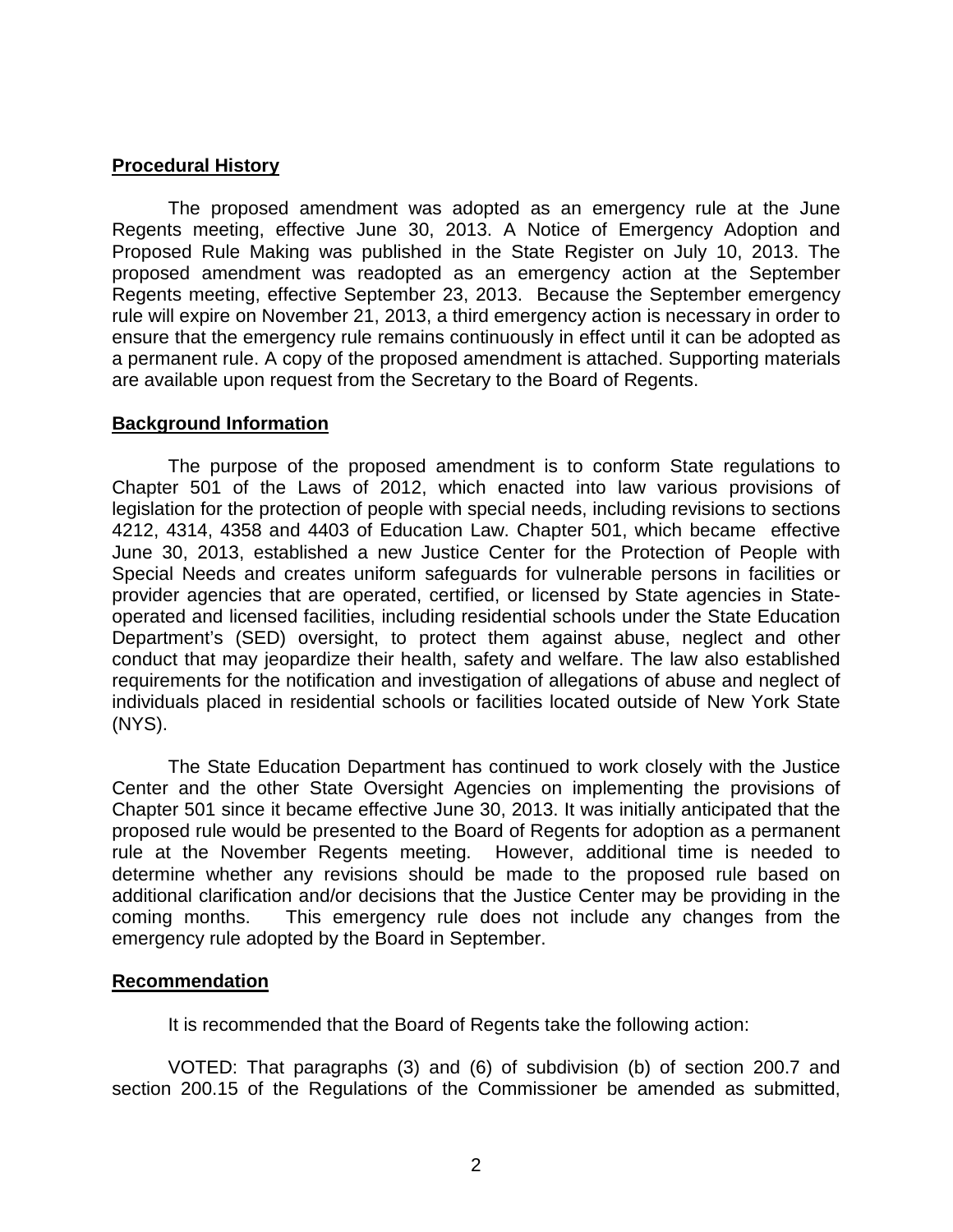effective November 22, 2013, as an emergency action upon a finding by the Board of Regents that such action is necessary for the preservation of the general welfare in order to ensure that the emergency rule adopted at the June 16-17, 2013 Regents meeting, and readopted at the September 2013 Regents meeting, remains continuously in effect until the effective date of its adoption as a permanent rule at a subsequent Regents meeting, and thereby ensure that students attending residential schools are protected against abuse, neglect and significant incidents that may jeopardize their health, safety and welfare.

### **Timetable for Implementation**

The June emergency rule became effective on June 30, 2013 and expired on September 22, 2013. The September emergency rule became effective on September 23, 2013 and will expire on November 21, 2013. If adopted at the November Regents meeting, the emergency rule will become effective on November 22, 2013 for an additional 60-day period and expire on January 20, 2014.

It is anticipated that the proposed rule will be presented at the January 13-14, 2014 Regents meeting for either permanent adoption if no substantial revisions are necessary, or for another emergency adoption if substantial revisions must be made to the proposed rule based on additional clarification and/or decisions that the Justice Center may be providing in the coming months.

In the event it is determined that substantial revisions must be made to the proposed rule, the revised rule cannot be presented for permanent adoption until the February 10-11, 2014 Regents meeting or later, after publication of the proposed revised rule in the State Register and expiration of the 30-day public comment period for revised rules established by the State Administrative Procedure Act.

#### **Attachment**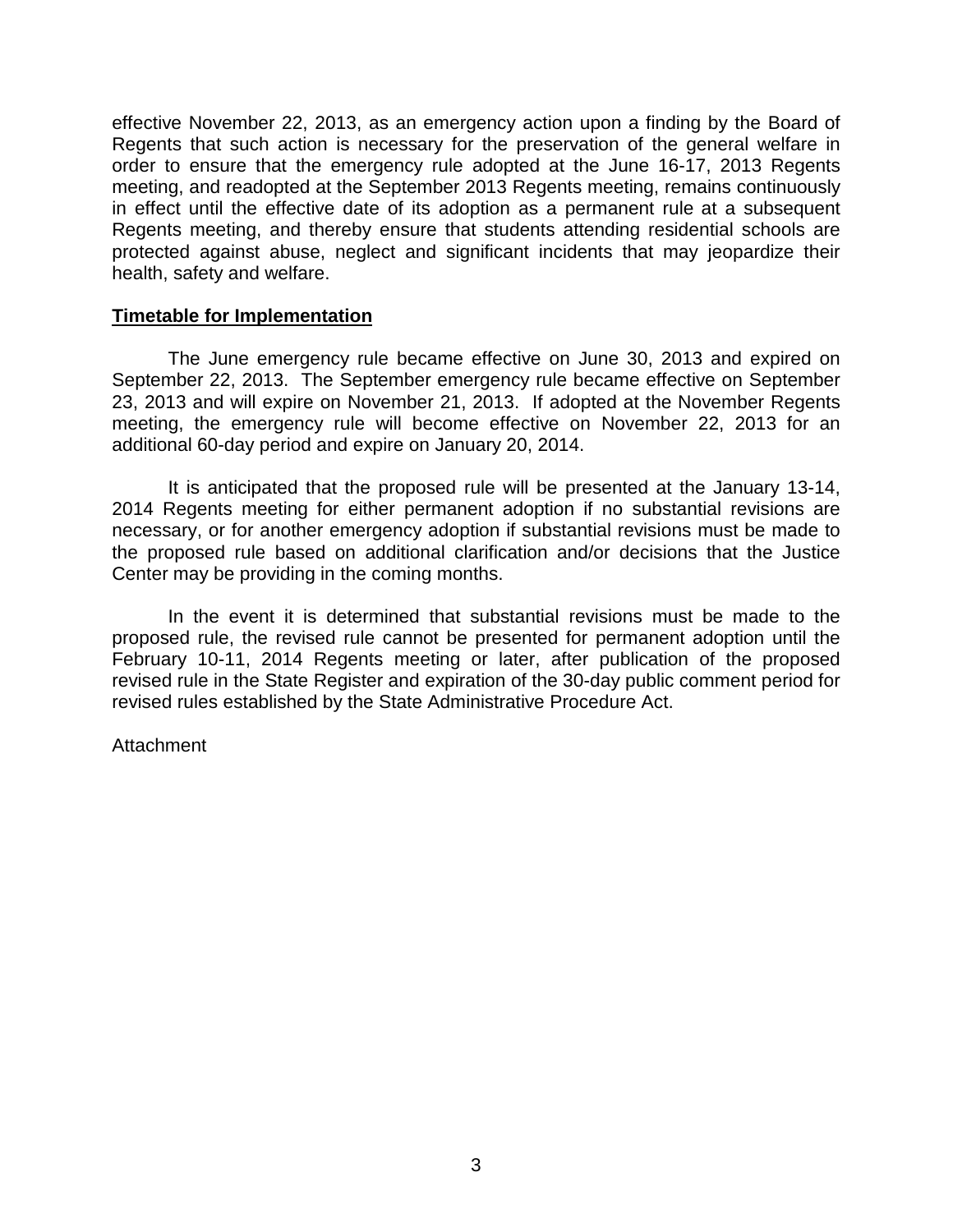#### **8 NYCRR §§200.7 & 200.15**

# STATEMENT OF FACTS AND CIRCUMSTANCES WHICH NECESSITATE EMERGENCY ACTION

The proposed amendment is necessary to conform the Commissioner's Regulations to Chapter 501 of the Laws of 2012 and the regulations, guidelines and procedures established by the Justice Center, which became effective June 30, 2013.

The proposed amendment was adopted as an emergency rule at the June 16-17, 2013 Regents meeting, effective June 30, 2013. A Notice of Emergency Adoption and Proposed Rule Making was published in the State Register on July 10, 2013. The June emergency rule expired on September 22, 2013. The proposed amendment was readopted as an emergency rule at the September 16-17, 2013 Regents meeting, effective September 23, 2013.

The State Education Department has continued to work closely with the Justice Center and the other State Oversight Agencies on implementing the provisions of Chapter 501 since it became effective June 30, 2013. It was initially anticipated that the proposed rule would be presented to the Board of Regents for adoption as a permanent rule at their November 17-18, 2013 meeting. However, additional time is needed to determine whether any revisions should be made to the proposed rule based on any further clarification and/or decisions that the Justice Center may be providing in the coming months.

Pursuant to SAPA section 202(6)(b), the September 2013 emergency adoption will expire on November 21, 2013 (sixty days after the date of its filing with the Department of State on September 23, 2013). Therefore, a third emergency action is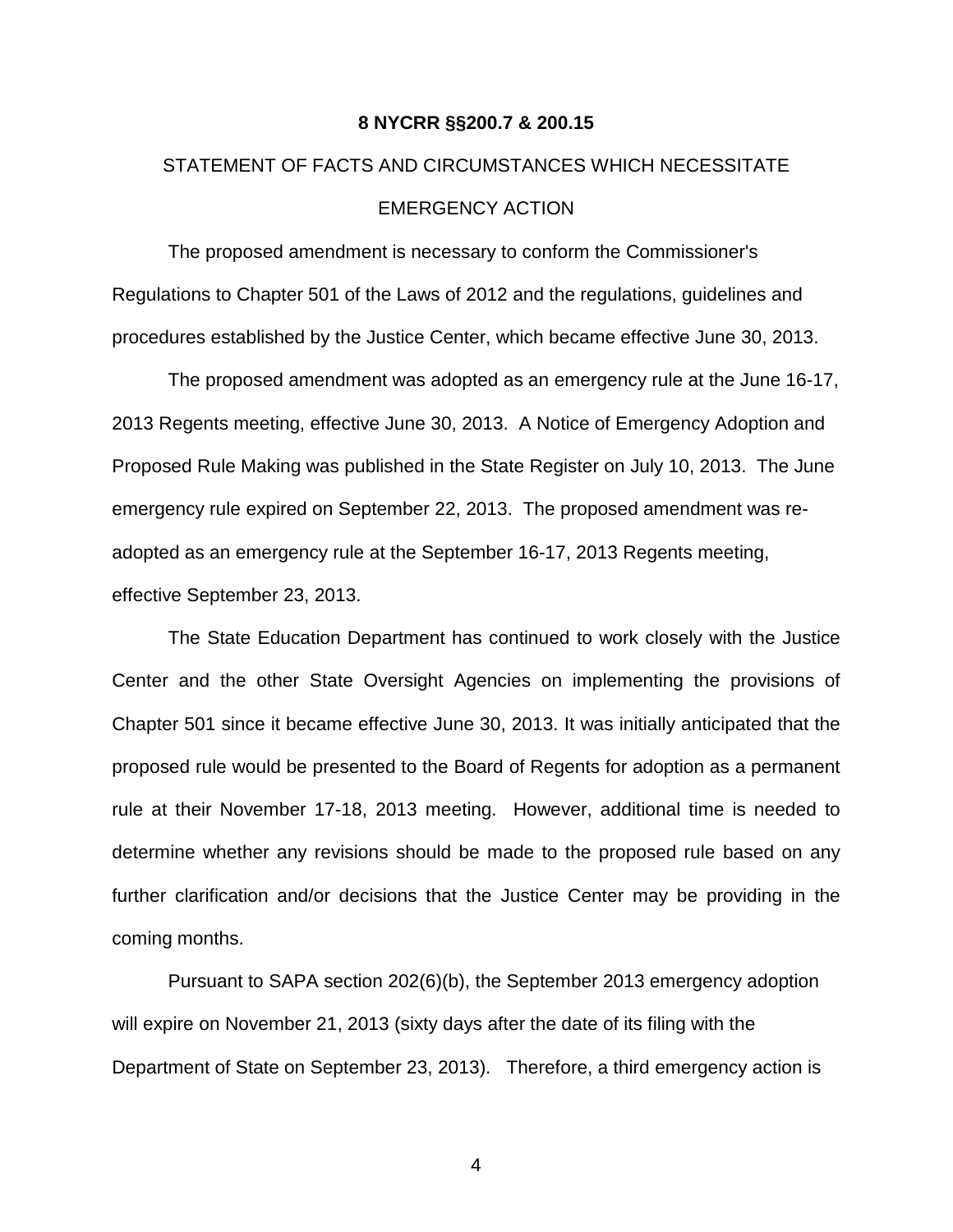necessary for the preservation of the general welfare in order to ensure that the emergency rule adopted at the June 2013 Regents meeting, and readopted at the September 2013 Regents meeting, remains continuously in effect until the effective date of its adoption as a permanent rule at a subsequent Regents meeting, and thereby ensure that students attending residential schools are protected against abuse, neglect and significant incidents that may jeopardize their health, safety and welfare.

It is anticipated that the proposed rule will be presented at the January 13-14, 2014 Regents meeting for either permanent adoption if no substantial revisions are necessary, or for another emergency adoption if substantial revisions must be made to the proposed rule based on further clarification and/or decisions that the Justice Center may be providing in the coming months.

In the event it is determined that substantial revisions must be made to the proposed rule, the revised rule cannot be presented for permanent adoption until the February 10-11, 2014 Regents meeting or later, after publication of the proposed revised rule in the State Register and expiration of the 30-day public comment period for revised rules established by the State Administrative Procedure Act.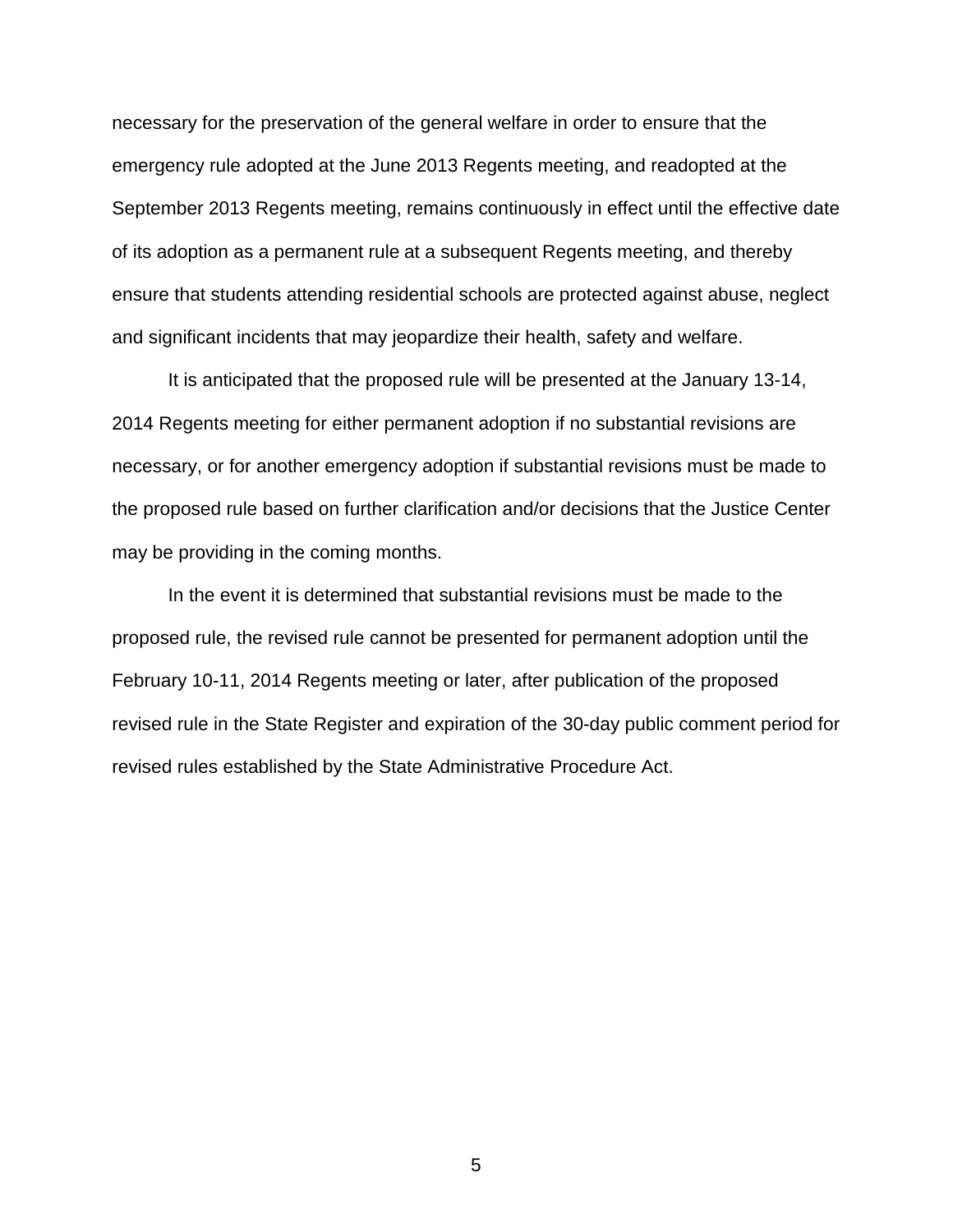PROPOSED AMENDMENT OF SECTIONS 200.7 and 200.15 OF THE REGULATIONS OF THE COMMISSIONER OF EDUCATION PURSUANT TO SECTIONS 101, 207, 3208, 3602, 4002, 4308, 4355, 4401, 4402, and 4403 OF THE EDUCATION LAW AND CHAPTER 501 OF THE LAWS OF 2012, RELATING TO THE PROTECTION OF PEOPLE WITH SPECIAL NEEDS ACT

1. Paragraphs (3) and (6) of subdivision (b) of section 200.7 of the Regulations of the Commissioner of Education is amended, effective November 22, 2013, as follows:

(3) [Code of conduct] Policy on school conduct and discipline. An approved private school, a State-operated school, and a State-supported school shall develop a [code of conduct] policy on school conduct and discipline. The content of such policy shall be consistent with the provisions of section  $100.2(1)(1)(i)(a)-(d)$ , (f)-(g) of this Title. The discipline of students with disabilities attending any school governed by this section shall be consistent with Part 201 of this Title. The code of conduct developed by the Justice Center pursuant to article 20 of the Executive Law shall govern the conduct of custodians, as such term is defined in section 200.15(b)(1) of this Part, with respect to the safety, dignity and welfare of students attending in-state residential schools governed by this section.

(6) Personnel qualifications and screening procedures. All professional instructional and supervisory personnel at schools governed by this section shall be appropriately certified in accordance with the provisions of Part 80 of this Title and section 200.6 of this Part. All noninstructional personnel at residential schools governed by this section shall be appropriately qualified in accordance with the provisions of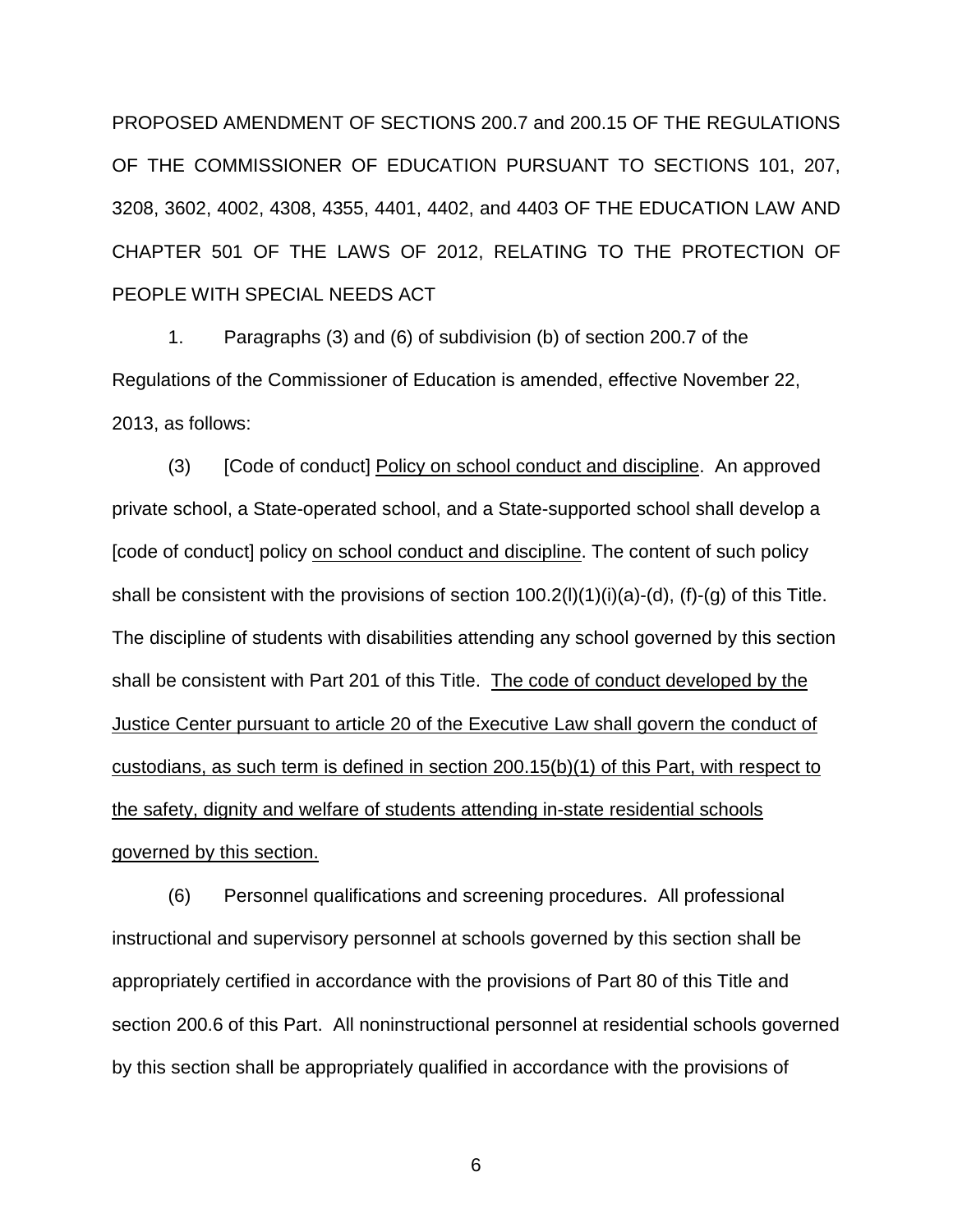section 200.15 of this Part. All persons applying to be employees or volunteers at residential schools governed by this section shall be screened in accordance with the provisions of section 200.15(c) of this Part. All persons providing preschool special education services established pursuant to section 4410 of the Education Law shall be screened in accordance with the provisions of sections 424-a and 495(2) and (3) of the Social Services Law.

2. Section 200.15 of the Regulations of the Commissioner of Education is amended, effective November 22, 2013, as follows:

200.15 [Procedures for prevention of abuse, maltreatment or neglect of students in residential placements.] Standards for the protection of day and residential students who attend a residential school governed by this section. The purpose of this section is to protect students in residential schools against abuse, neglect and other conduct that may jeopardize their health, safety and welfare, consistent with the provisions of Chapter 501 of the Laws of 2012 "Protection of People with Special Needs Act," including Article 20 of the Executive Law, Article 11 of the Social Services Law, and sections 4212, 4314, 4358 and 4403 of the Education Law.

(a) Applicability. This section shall apply to [approved private] residential schools, with respect to their day and residential components, including approved in-State residential schools, State-operated schools, [or] State-supported schools which have a residential component, [and] special act school districts as such term is defined in section 4001(8) of the Education Law and, except as otherwise indicated, approved outof-State residential schools.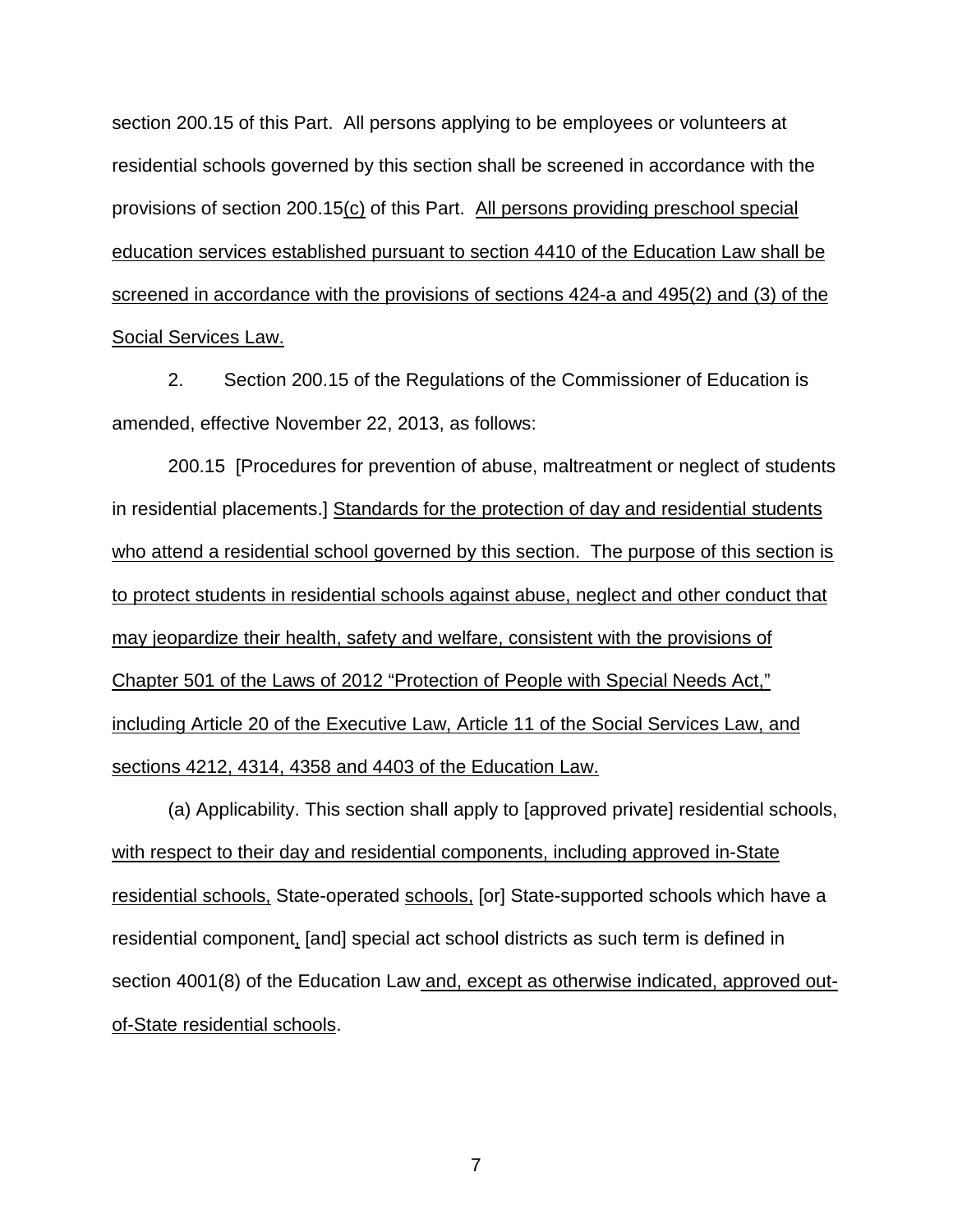(b) Definitions. As used in this section, the following terms shall have the following meanings, consistent with the definitions of such terms in Article 11 of the Social Services Law:

(1) Custodian means a director, operator, employee or volunteer of a residential school; or a consultant or an employee or volunteer of a corporation, partnership, organization or governmental entity which provides goods or services to a residential school pursuant to contract or other arrangement that permits such person to have regular and substantial contact with individuals who are cared for by the residential school.

(2) Justice Center means the Justice Center for the Protection of People with Special Needs established pursuant to Article 20 of the Executive Law.

(3) Reportable incident means the following conduct that a mandated reporter is required to report to the Vulnerable Persons' Central Register:

(i) Physical abuse means conduct by a custodian intentionally or recklessly causing, by physical contact, physical injury or serious or protracted impairment of the physical, mental or emotional condition of a student or causing the likelihood of such injury or impairment. Such conduct may include but shall not be limited to: slapping, hitting, kicking, biting, choking, smothering, shoving, dragging, throwing, punching, shaking, burning, cutting or the use of corporal punishment. Physical abuse shall not include reasonable emergency interventions necessary to protect the safety of any person.

(ii) Sexual abuse means any conduct by a custodian that subjects a student to any offense defined in article 130 or sections 255.25, 255.26 or 255.27 of the Penal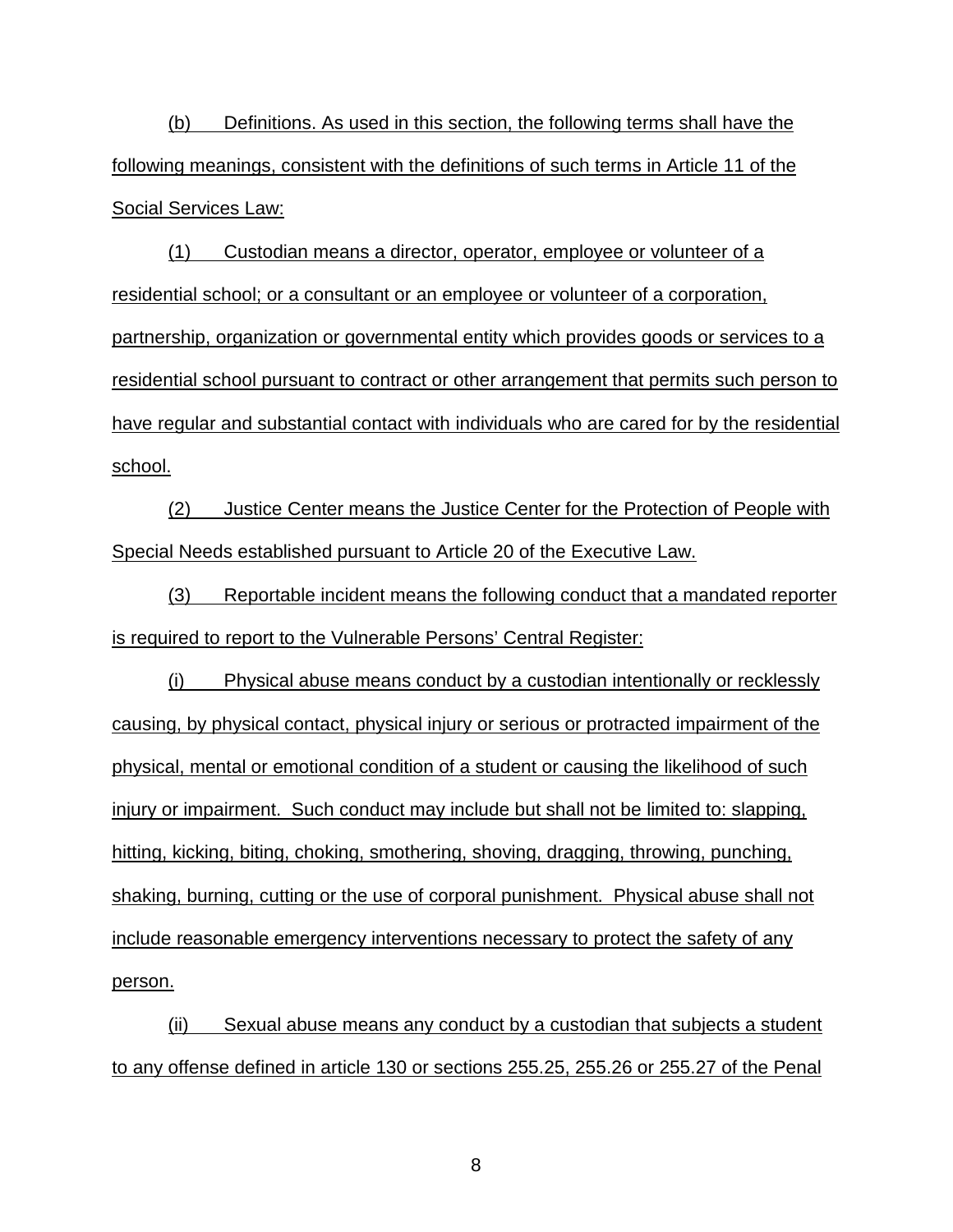Law; or any conduct or communication by such custodian that allows, permits, uses or encourages a student to engage in any act described in articles 230 or 263 of the Penal Law, except as otherwise provided in section 488(1)(b) of the Social Services Law.

(iii) Psychological abuse means conduct by a custodian intentionally or recklessly causing, by verbal or non-verbal conduct, a substantial diminution of a student's emotional, social or behavioral development or condition, supported by a clinical assessment performed by a physician, psychologist, psychiatric nurse practitioner, licensed clinical or master social worker or licensed mental health counselor, or causing the likelihood of such diminution. Such conduct may include but shall not be limited to intimidation, threats, the display of a weapon or other object that could reasonably be perceived by a student as a means for infliction of pain or injury, in a manner that constitutes a threat of physical pain or injury, taunts, derogatory comments or ridicule.

(iv) Deliberate inappropriate use of restraints means the use of a restraint when the technique that is used, the amount of force that is used or the situation in which the restraint is used is deliberately inconsistent with a student's individual treatment plan or behavioral intervention plan, generally accepted treatment practices and/or any applicable federal or state laws, regulations or policies including but not limited to the prohibition of the use of corporal punishment and aversive interventions in section 19.5 of this Title, except when the restraint is used as a reasonable emergency intervention to prevent imminent risk of harm to a person receiving services or to any other person. Restraint includes the use of any manual, pharmacological or mechanical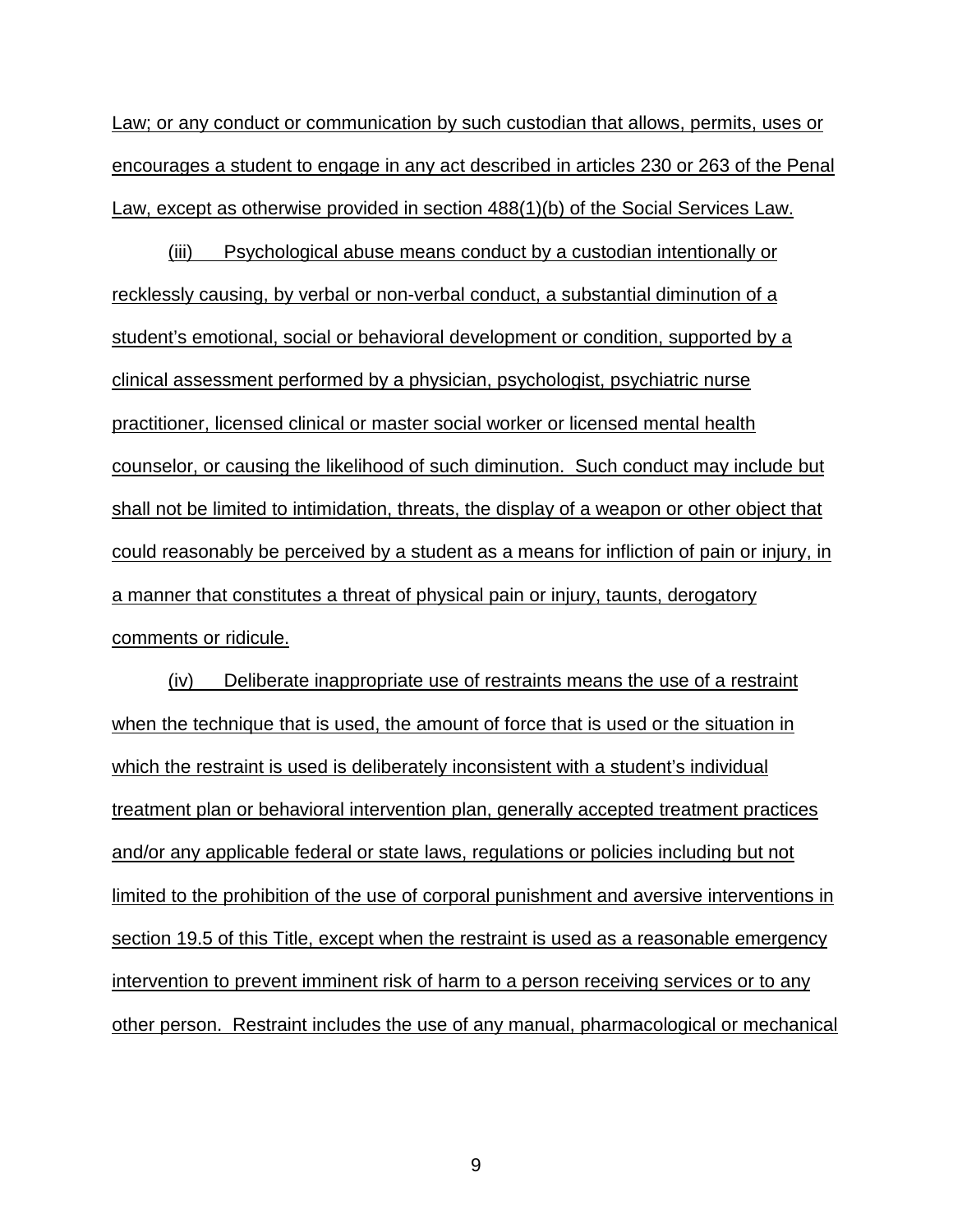measure or device to immobilize or limit the ability of a student to freely move his or her arms, legs or body.

(v) Use of aversive interventions, as such term is defined in section 19.5(b) of this Title, means an intervention that is intended to induce pain or discomfort to a student for the purpose of eliminating or reducing maladaptive behaviors.

(vi) Obstruction of reports of reportable incidents means conduct by a custodian that impedes the discovery, reporting or investigation of the treatment of a student by falsifying records related to the safety, treatment or supervision of a student, actively persuading a mandated reporter from making a report of a reportable incident to the Vulnerable Persons' Central Register with the intent to suppress the reporting of the investigation of such incident, intentionally making a false statement or intentionally withholding material information during an investigation into such a report; intentional failure of a supervisor or manager to act upon such a report in accordance with governing regulations, policies or procedures; or for a mandated reporter who is a custodian, failing to report a reportable incident upon discovery.

(vii) Unlawful use or administration of a controlled substance means:

(a) any administration by a custodian to a student of a controlled substance as defined by article 33 of the Public Health Law, without a prescription;

(b) any administration by a custodian to a student of other medication not approved for any use by the United States Food and Drug Administration; or

(c) a custodian unlawfully using or distributing a controlled substance as defined by article 33 of the Public Health Law, at the workplace or while on duty.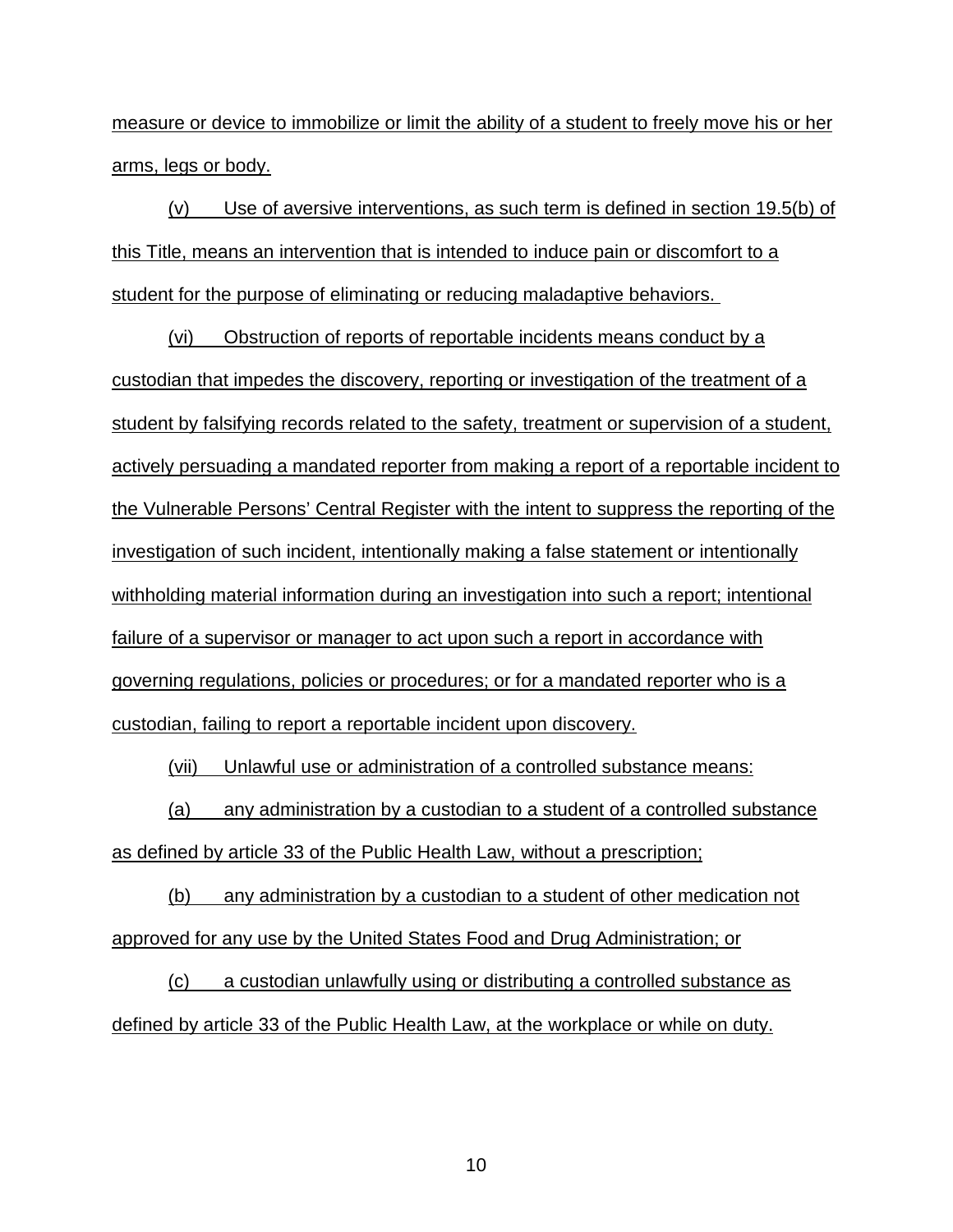(viii) Neglect means any action, inaction or lack of attention that breaches a custodian's duty and that results in or is likely to result in physical injury or serious or protracted impairment of the physical, mental or emotional condition of a student. Neglect shall include, but is not limited to:

(a) failure to provide proper supervision, including lack of proper supervision that results in conduct between students that would, if committed by a custodian, constitute abuse as described in subparagraphs (i) through (vii) of this paragraph;

(b) failure to provide adequate food, clothing, shelter, medical, dental, optometric or surgical care, consistent with any rules and regulations governing the same, provided that the residential school has reasonable access to the provision of such services and that necessary consents to any such medical, dental, optometric or surgical treatment have been sought and obtained from the appropriate individuals; or

(c) failure to provide access to educational instruction, by a custodian with a duty to ensure that an individual receives access to such instruction in accordance with the provisions of Part one of article 65 of the Education Law and/or the student's individualized education program.

(ix) Significant incident means an incident, other than an incident of abuse or neglect that because of its severity or the sensitivity of the situation may result in, or has the reasonably foreseeable potential to result in, harm to the health, safety or welfare of a student and shall include but not be limited to:

(a) conduct between students that would, if committed by a custodian, constitute abuse as defined in subparagraphs (i) through (vii) of this paragraph; or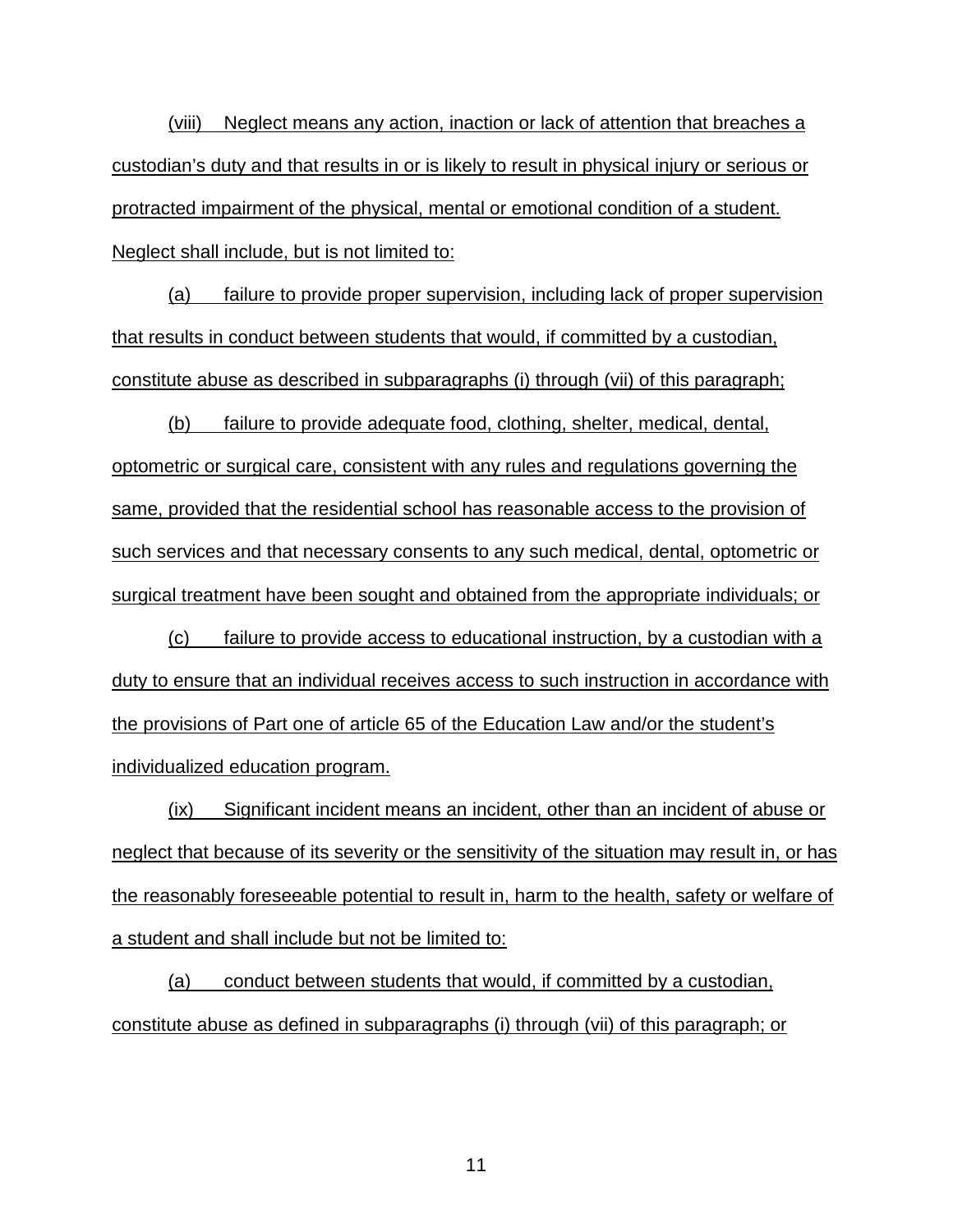(b) conduct on the part of the custodian, which is inconsistent with a student's individual treatment plan or IEP, generally accepted treatment practices and/or applicable federal or state laws, regulations or policies and which impairs or creates a reasonably foreseeable potential to impair the health, safety or welfare of a student, including but not limited to:

(1) unauthorized seclusion, which shall mean the placement of a student in a room or area from which he or she cannot, or perceives that he or she cannot, leave at will, or the placement of the child unsupervised or unobserved in a room from which the student cannot exit without assistance;

(2) unauthorized use of time out, which means the use of a procedure in which a student is removed from regular programming and isolated in a room or area for the convenience of a custodian, or as a substitute for programming but shall not include the use of a time-out as an emergency intervention to protect the health or safety of the individual or other persons or the use of a time out room used in conjunction with a student's IEP or behavioral intervention plan pursuant to section 200.22(c) of this Part;

(3) except as provided for in subparagraph (5)(vii) of this subdivision, the administration of a prescribed or over-the-counter medication, which is inconsistent with a prescription or order issued for a student by a licensed, qualified health care practitioner, and which has an adverse effect on a student. Adverse effect shall mean the unanticipated and undesirable side effect from the administration of a particular medication which unfavorably affects the well-being of the student; or

(4) inappropriate use of restraints, which shall mean the use of a restraint when the technique that is used, the amount of force that is used or the situation in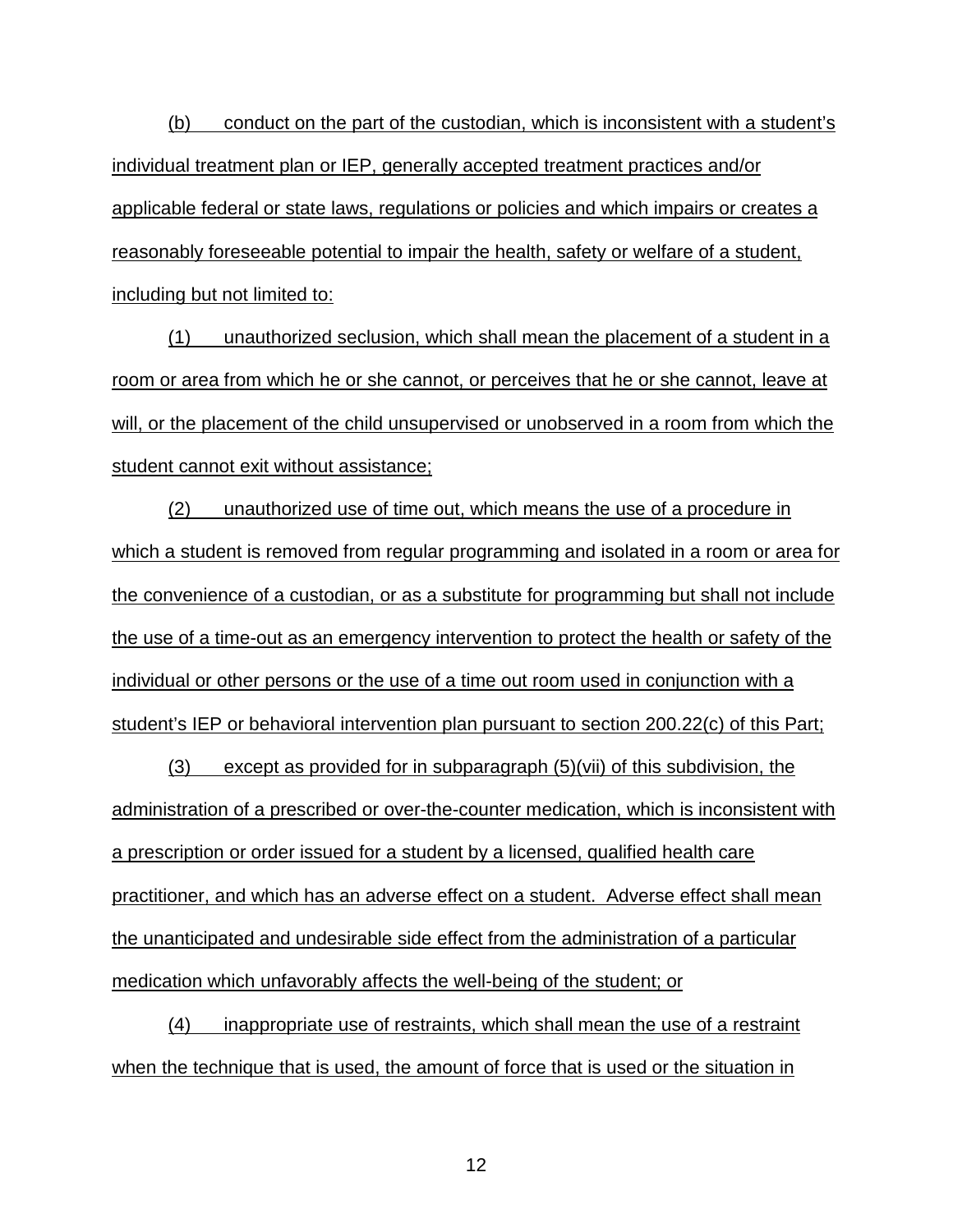which the restraint is used is inconsistent with a student's individual treatment plan or behavioral intervention plan, generally accepted treatment practices and/or any applicable federal or state laws, regulations or policies including but not limited to the prohibition of the use of corporal punishment and aversive interventions in section 19.5 of this Title. Restraint includes the use of any manual, pharmacological or mechanical measure or device to immobilize or limit the ability of a student to freely move his or her arms, legs or body.

(4) Staff exclusion list means the register, developed and maintained by the Justice Center pursuant to section 495 of the Social Services Law, of subjects of reports who have been found to have a substantiated category one case of abuse or neglect.

(5) Vulnerable Persons' Central Register means the statewide central register of reportable incidents involving vulnerable persons established and operated in accordance with section 492 of the Social Services Law.

 $[(b)]$  (c) Personnel screening procedures. (1) Schools subject to the requirements of sections 4212, 4314, 4358 and 4403(11) of the Education Law and this section shall establish, subject to and consistent with provisions of the Civil Service Law, written procedures to review, evaluate and verify the backgrounds of, and information supplied by, all applicants for employment or voluntary work. Such procedures shall be subject to the review and approval of the commissioner, and shall include, but need not be limited to, the gathering of:

(i) a statement or summary of the applicant's employment history, including, but not limited to, any relevant child-caring experience;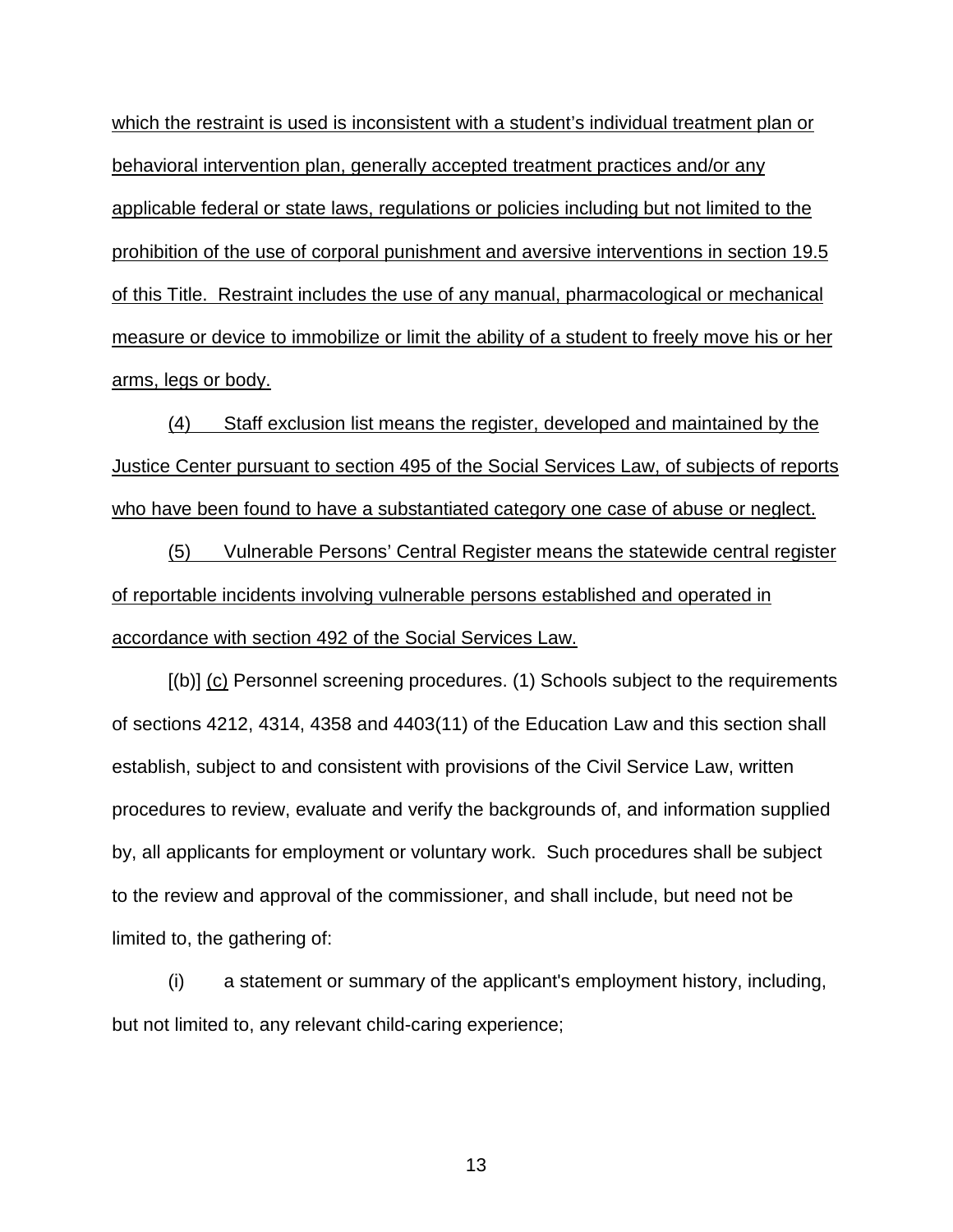(ii) the names, addresses and telephone numbers of references who can verify the applicant's employment history, work record and qualifications;

(iii) a statement or summary of the applicant's educational experience showing elementary school(s), secondary school(s), or college(s) attended, highest grade level or degree attained, any additional credits earned, and certifications and/or licenses awarded;

(iv) the names and addresses of elementary and secondary schools and other educational institutions that can verify the applicant's educational information;

(v) a listing of special skills or completed training courses which might aid in the performance of duties of the position for which he or she is applying;

(vi) the names, addresses and telephone numbers of at least two personal references, other than relatives, who can attest to the applicant's character, reputation and personal qualifications; [and]

(vii) a sworn statement by the applicant, indicating whether, to the best of his or her knowledge, he or she has ever been convicted of a crime in this State or any other jurisdiction and that all statements in the application are true, to the best of his or her knowledge; and

(viii) for in-State residential schools, other information required by the Justice Center to determine whether the applicant is included on the staff exclusion list.

(2) An in-state residential school shall check the staff exclusion list, pursuant to procedures developed by the Justice Center, before determining whether to hire or otherwise allow any person as an employee, administrator, consultant, intern, volunteer or contractor to have regular and substantial contact with a student. Consistent with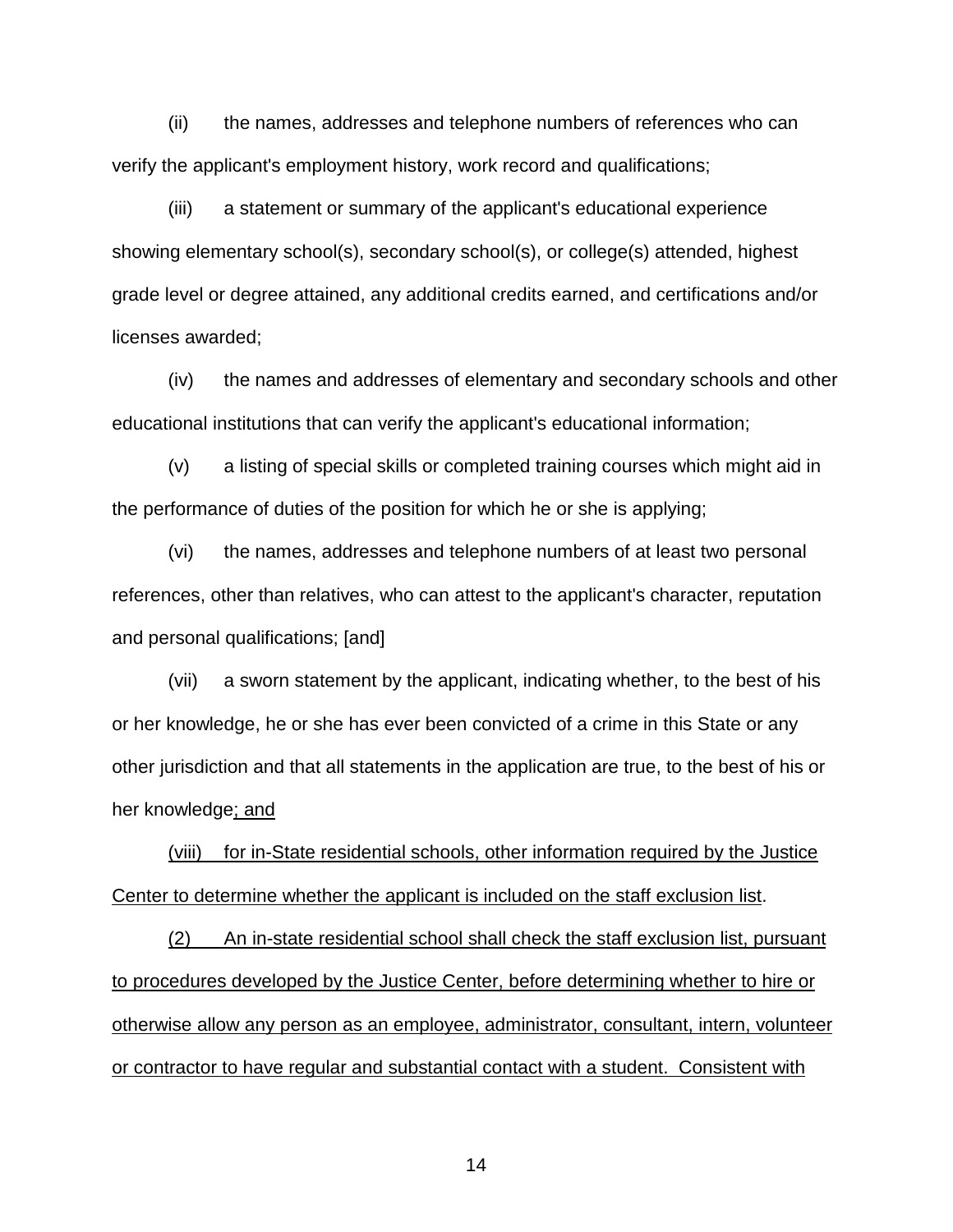applicable collective bargaining agreements, if a person is listed on the staff exclusion list, the school shall not hire such a person to have regular and substantial contact with a student. If the result of that inquiry is that the person about whom the inquiry is made is not on the staff exclusion list, the school shall make an inquiry of the Statewide Central Register of Child Abuse and Maltreatment pursuant to section 424-a of the Social Services Law.

(3) For in-state residential schools, consistent with existing collective bargaining agreements and applicable provisions of the Civil Service Law, a custodian shall be subject to immediate termination if he or she is convicted of any crime as defined in subdivision six of section 10.00 of the Penal Law that relates directly to the abuse or neglect of a student, or is placed on the staff exclusion list. Nothing in this paragraph shall diminish the rights or remedies otherwise available under law, regulation or appropriate collective bargaining agreements of any residential school with respect to the termination or discipline of employees.

 $[(c)]$  (d) Personnel qualifications...

[(d)] (e) Staff supervision. Schools governed by this section shall develop written procedures for the supervision of employees and volunteers who have the potential for contact with students in residential care. Such procedures shall be submitted for review and approval within a time frame established by the commissioner. To be approved, such procedures shall be designed to [prevent child abuse and maltreatment] protect students from abuse, neglect and significant incidents by providing for adequate supervision of such employees and volunteers, taking into consideration such factors as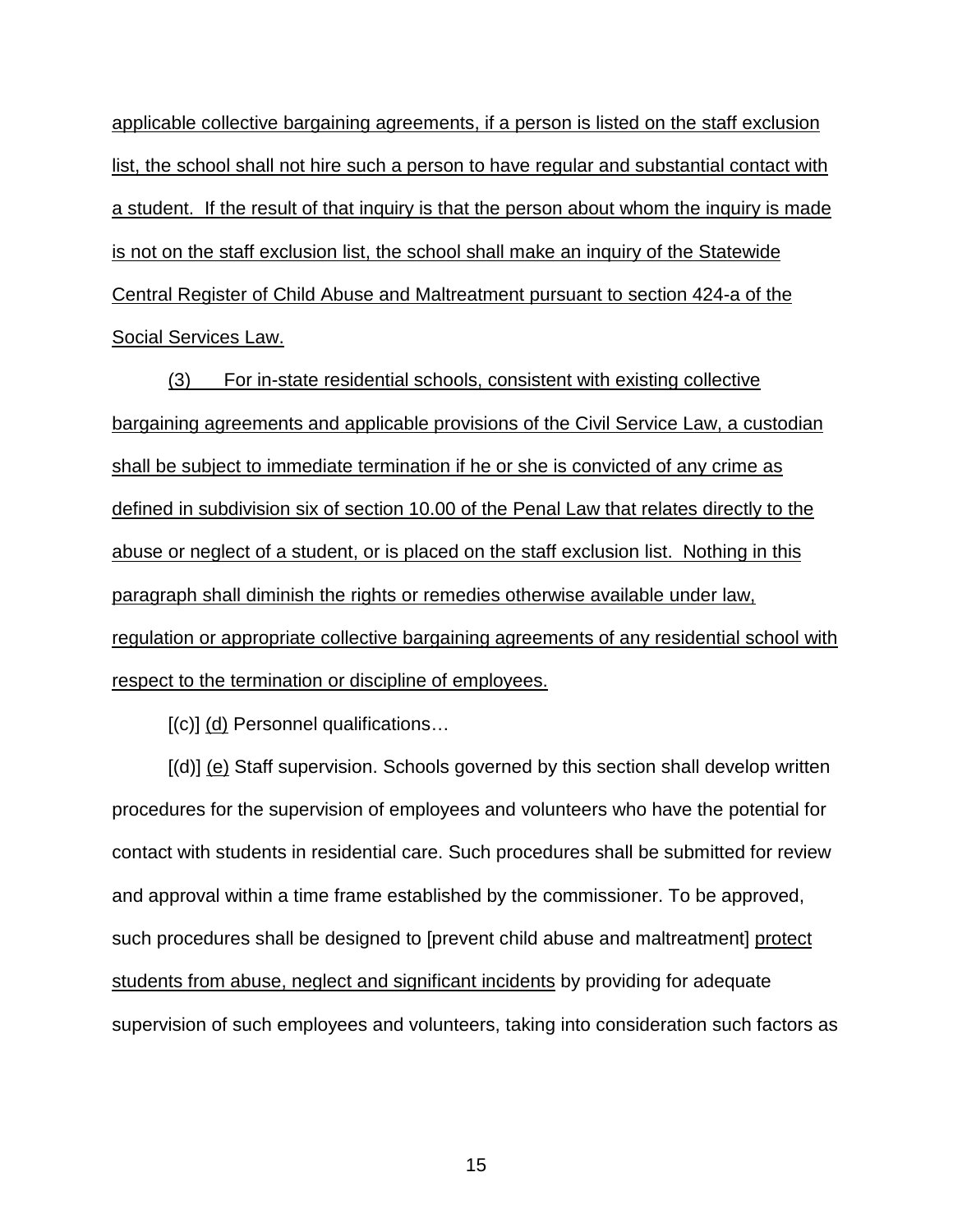the student population served, architectural factors, and the size of the facility. Such procedures shall include, but need not be limited to, the following:

(1) staffing patterns and the rationale for such;

(2) responsibilities of supervisors;

(3) the method by which staff and volunteers will be made aware of the identity of all supervisors, including designated on-site supervisors;

(4) provision of written supervisory guidelines to employees and volunteers;

(5) periodic observations by supervisors of employees and volunteers in interaction with students;

(6) periodic supervisory conferences for employees and volunteers; and

(7) written performance evaluations of staff to be conducted by supervisors in a manner consistent with applicable provisions of the Civil Service Law and existing collective bargaining agreements.

 $[(e)]$  (f) Procedures for the protection of students. All residential schools subject to this section shall develop written procedures for the protection of students [when there is a reason to believe an incident has occurred which would render a student an abused child in residential care or a neglected child in residential care within the meaning of section 412-a of the Social Services Law] from abuse, neglect and significant incidents. Such procedures shall [be submitted for review and approval within a time frame established by the commissioner and shall] include, but need not be limited to, the following:

(1) [Notification. Immediate notification of suspected incidents of abuse or neglect of a child in residential care shall be made to: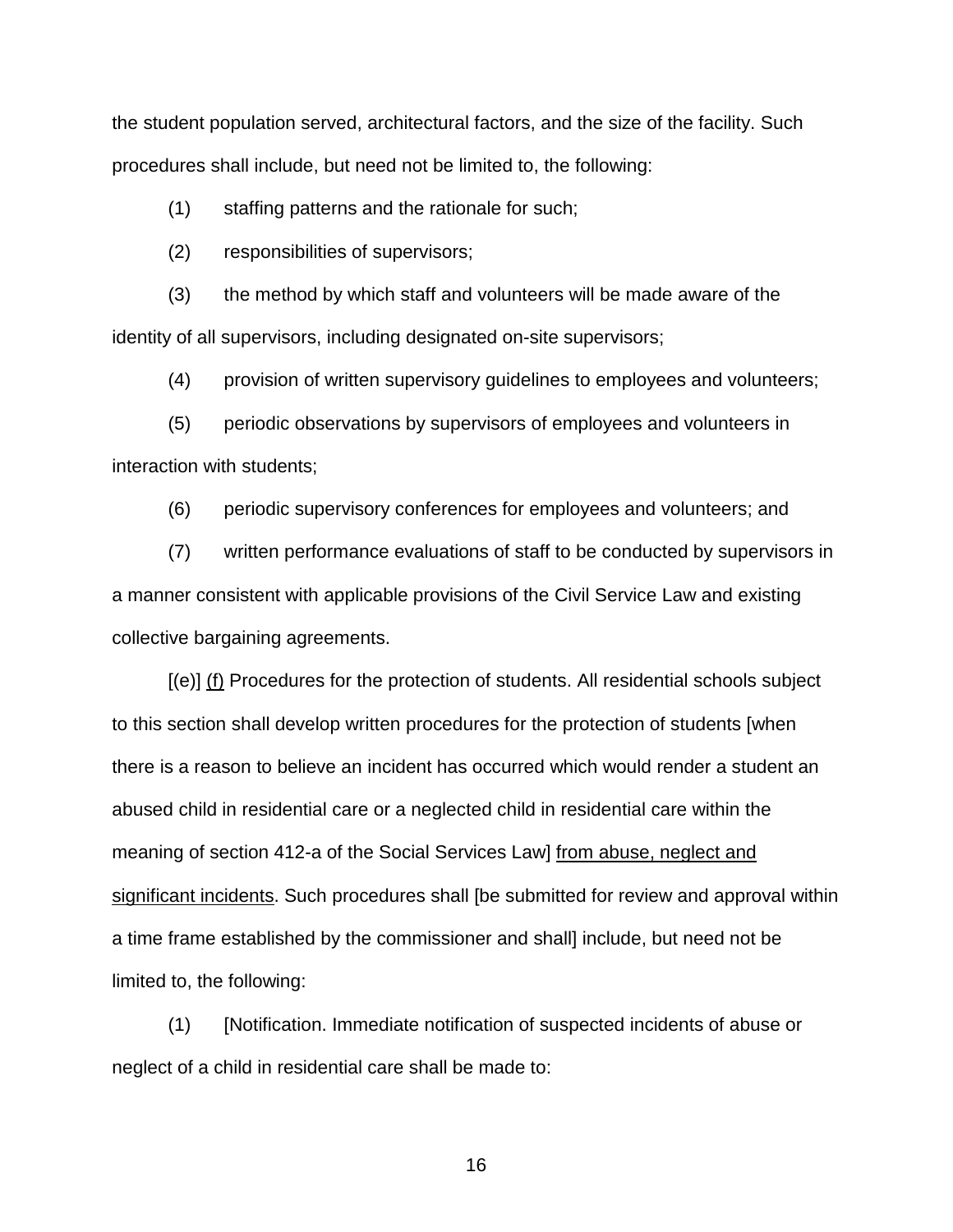(i) the Statewide Central Register of Child Abuse and Maltreatment, unless, pursuant to section 415 of the Social Services Law, the appropriate local plan for the provision of child protective services provides that reports should be made to the child protective service;

(ii) the appropriate local law enforcement agency if the incident is of a criminal nature; and

(iii) the parent(s) of the student, if the incident involves physical injury to the student.] Duty to report. (i) Reporting incidents. Except as provided in subdivision (g) of this section, in-State residential schools shall:

(a) ensure that allegations of reportable incidents, including any death for which there is any reason to believe that abuse or neglect may be involved, shall be identified and immediately reported to the Vulnerable Persons' Central Register upon discovery by a mandated reporter in accordance with the provisions of sections 491 and 492 of the Social Services Law. Nothing in this paragraph shall be construed to prohibit a mandated reporter from contacting or reporting to law enforcement or an emergency services organization as defined in section 155.17(c)(5) of this Title, before or after reporting to the Vulnerable Persons' Central Register.

(b) provide a student's parents with written information explaining the reporting requirements and processes regarding allegations of reportable incidents consistent with Article 11 of the Social Services Law, at the time the student is placed in such school. Such information shall also be made available upon request to any person.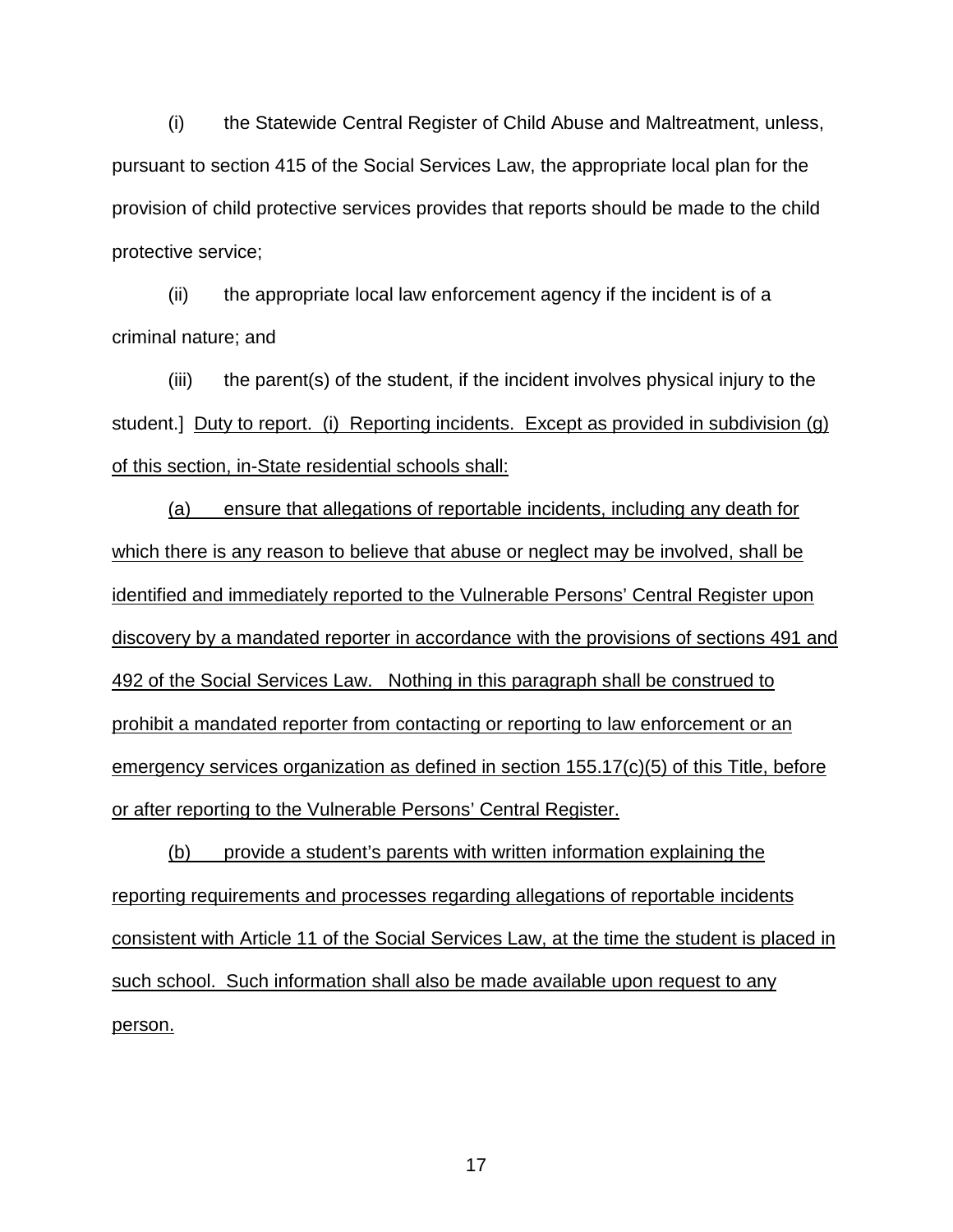(ii) Reporting deaths. The death of any New York State student attending an in-State or out-of-State residential school shall be immediately reported to the New York State Justice Center for the Protection of People with Special Needs, in the form and manner prescribed by the Center, and to the commissioner or his or her designee.

[(2) Investigation. Immediately upon notification that a report of child abuse or neglect of a child in residential care has been made to the Statewide Central Register of Child Abuse and Maltreatment, or, when applicable, to the child protective service of the local department of social services, the chief administrator of the facility or his or her designee shall:

(i) initiate internal investigation procedures;

(ii) preserve any potential evidence through such actions as securing the area wherein suspected abuse or neglect occurred;

(iii) obtain proper medical evaluation and/or treatment, as needed, with documentation of any evidence of abuse or maltreatment; and

(iv) provide necessary assistance to the Office of Children and Family Services in its investigation thereof.]

[(3)] (2) Safety. Upon notification that [a report of child abuse or neglect in residential care] an allegation of a reportable incident has been made to the [Statewide Central Register of Child Abuse and Maltreatment or, when applicable, to the child protective service of the local department of social services] Vulnerable Persons' Central Register, the chief administrator of the [facility] residential school or his or her designee[,] shall: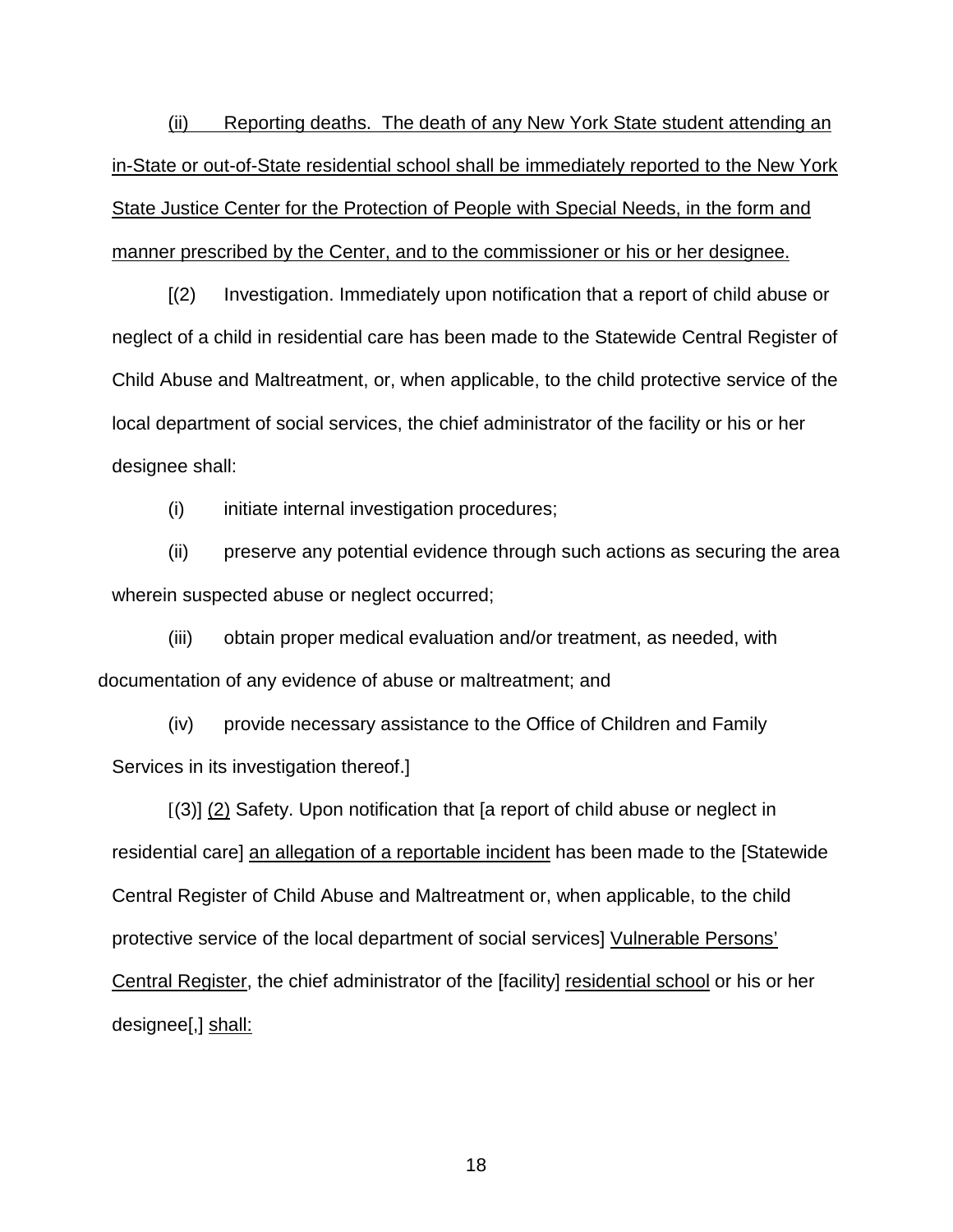(i) preserve any potential evidence through such actions as securing the area wherein the suspected reportable incident occurred;

(ii) obtain proper medical evaluation and/or treatment of a student, as needed, with documentation of any evidence of the reportable incident;

(iii) with consideration for causing as little disruption as possible to the daily routines of the students in the program, [shall] evaluate the situation and immediately take appropriate action to assure the health and safety of the [student] student(s) involved in the report and of any other students similarly situated in the facility or program; and

 $(iv)$  take such additional action as is necessary to prevent future acts of abuse [or], neglect or significant incidents. Such action may include:

[(i)] (a) consistent with appropriate collective bargaining agreements and applicable provisions of Civil Service Law:

 $[(a)]$  (1) removal or transfer of the alleged perpetrator;

[(b)] (2) increasing the degree of supervision of the alleged perpetrator; and/or

[(c)] (3) initiation of appropriate disciplinary action against the alleged perpetrator;

[(ii)] (b) provision of increased training and/or increased supervision to volunteers and staff pertinent to the prevention and remediation of abuse [and], neglect and significant incidents;

 $[(iii)]$  (c) temporary removal of the [students] student(s) from a program and reassignment of the [students] student(s) within the facility, as an emergency measure, if it is determined that there is a risk to the health or safety of such [students] student(s) in remaining in that program. Whenever a student is removed, pursuant to this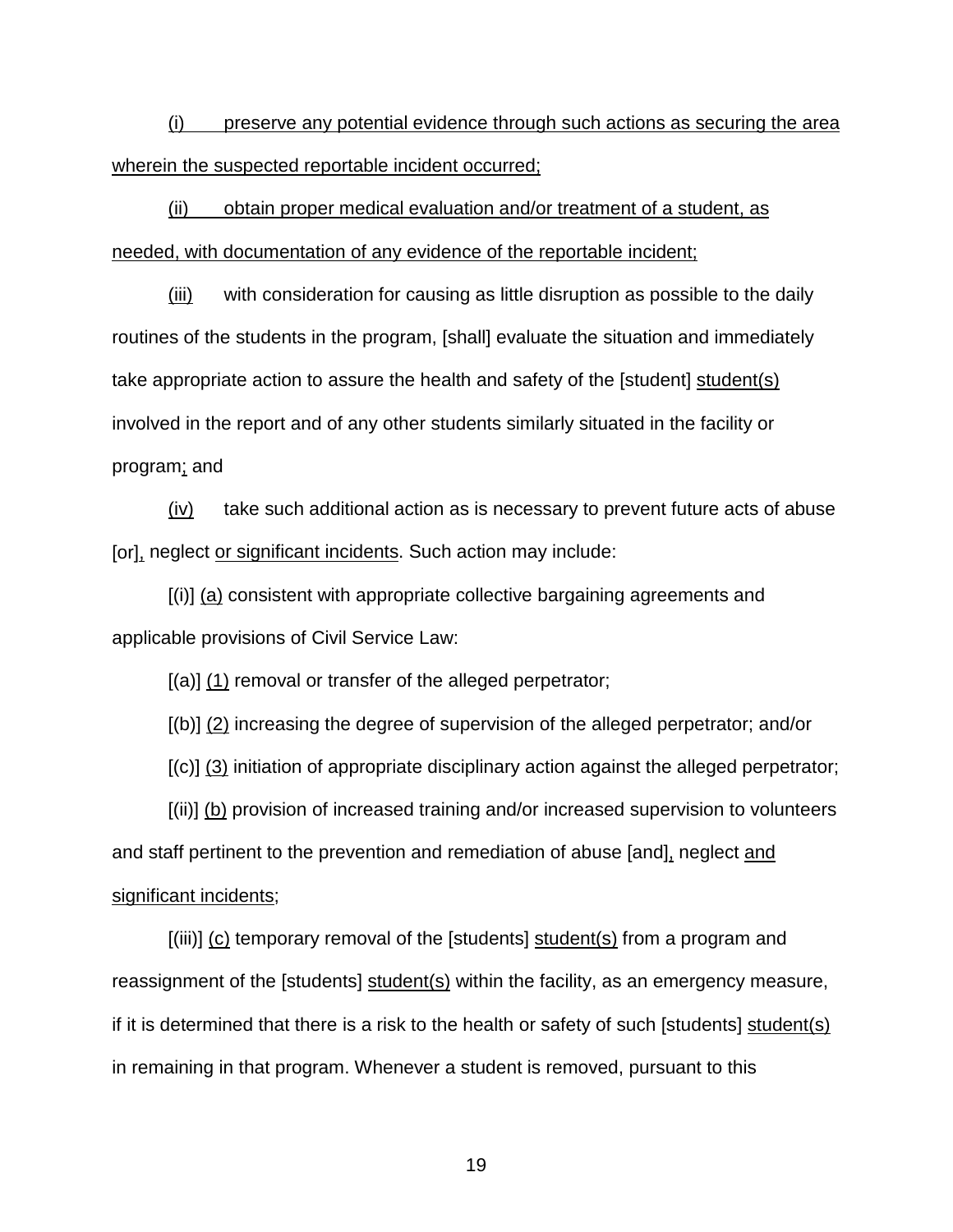subparagraph, from a special education program or service specified in his or her individualized education program, such action shall be immediately reported to the commissioner or his designee and referred to the appropriate committee on special education for review; and/or

[(iv)] (d) provision of counseling to the [students] student(s) involved in the report and any other students, as appropriate.

(3) Investigations and report of findings. The residential school shall:

(i) take appropriate action, if necessary, to support a request for information from the Justice Center or State Education Department when such requests are made in accordance with law and regulation;

(ii) promptly report to the Justice Center the resignation or termination of a subject of a report of alleged abuse or neglect from his or her position while an investigation is pending;

(iii) if so directed, promptly conduct an investigation of a significant incident. (a) Such investigation shall be conducted in accordance with guidelines issued by the Department which shall include:

(1) determining whether the subject of the report is currently the subject of an open or substantiated report in the vulnerable persons' central register and contacting the statewide central register of child abuse and maltreatment to determine whether the subject of the report has been or is currently the subject of an indicated child abuse and maltreatment report on file with the statewide central register of child abuse and maltreatment. If it is discovered that the subject of a report has one or more substantiated reports of abuse or neglect or indicated reports of child abuse or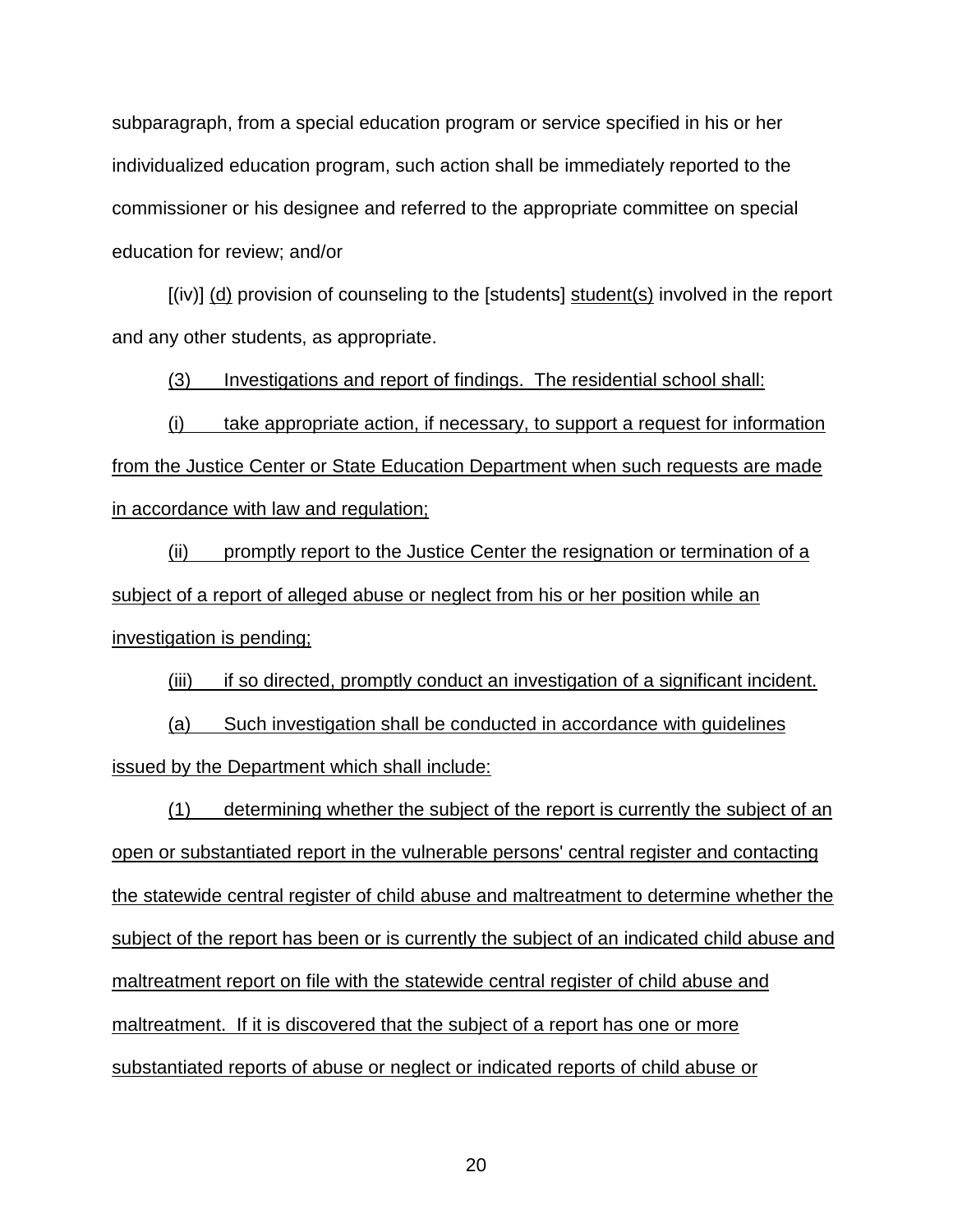maltreatment in the statewide central register of child abuse and maltreatment and an investigation was or investigations were conducted by a different state agency, or a local child protective service, contact all known agencies or services who investigated such previous report or reports to obtain information on such reports in accordance with section four hundred ninety-six of Social Services Law;

(2) reviewing all pertinent information including, but not limited to, records, photographs, videos, observations of the incident scene, expert assessments, and/or medical examination(s) if the student was injured;

(3) identifying and interviewing witnesses to the incident; and

(4) ensuring that all physical evidence is maintained in a secure location by the chief administrator of the residential school or his or her designee.

(b) The residential school shall develop and submit a written report of the findings within 45 days of being notified that it must conduct the investigation, unless an extension has been authorized for documented good cause. The report shall include detailed documentation of each step taken in the investigative process and the factual findings, with reference to the supporting documentation and/or evidence obtained during the course of the investigation; and

(iv) maintain all information, including information identifying the subject of the report and other persons named in the report, in accordance with section 496 of Social Services Law. All personally identifiable data information or records with respect to a student shall be subject to the requirements of section 200.2(b)(6) of this Part.

(4) [Corrective action plans] Plans of Prevention and Remediation. [(i) Indicated Reports]. Upon receipt of an [indicated] substantiated report of [child abuse or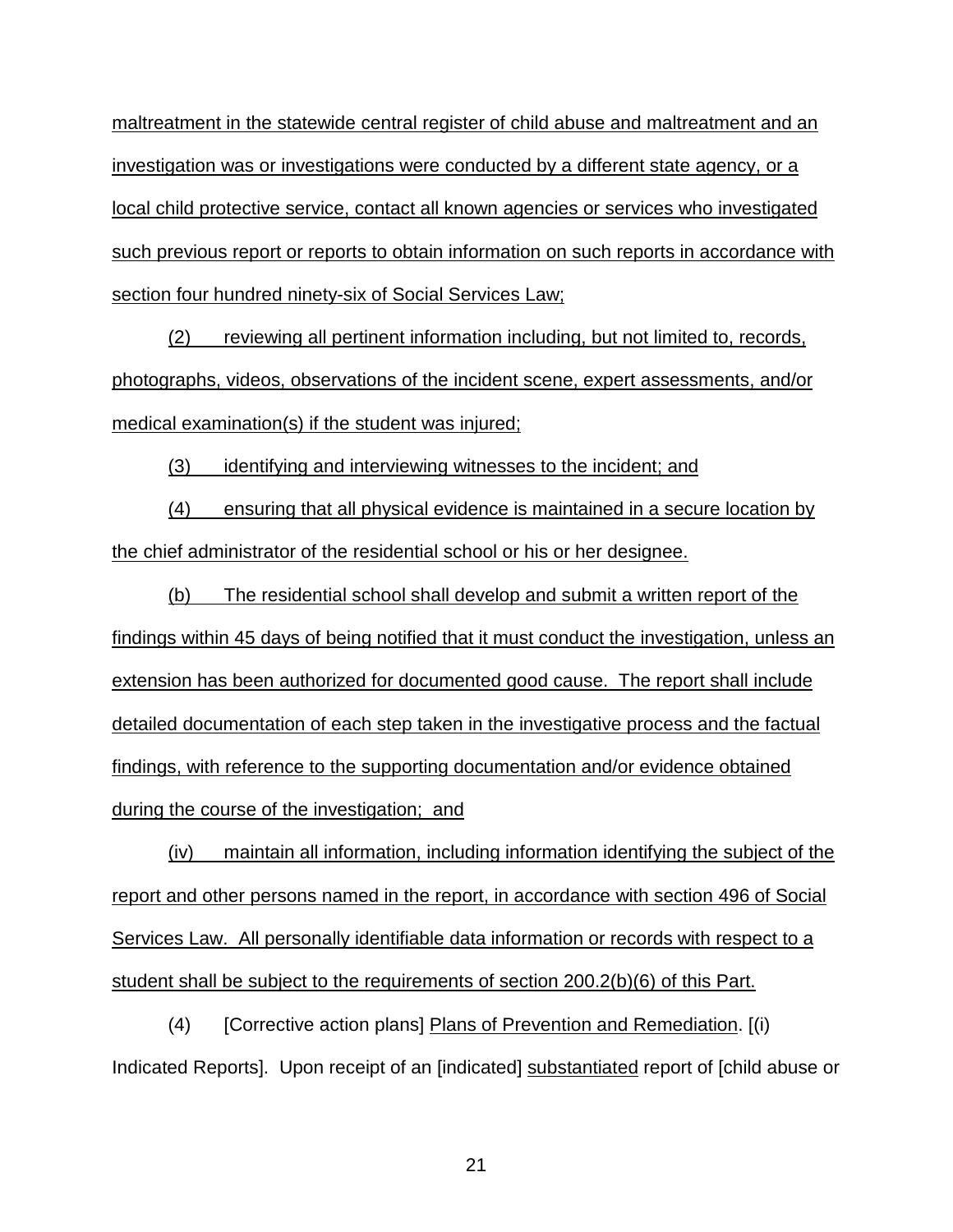neglect in residential care, as such terms are defined in sections 412 and 412-a of the Social Services Law] abuse, neglect or a significant incident, the chief administrator of the [facility] residential school, after consideration of any recommendations of the [Office of Children and Family Services or, where applicable, the Commission on Quality of Care and Advocacy for Persons with Disabilities] Justice Center and/or the State Education Department for preventive and remedial action, including legal action, shall:

[(a)] (i) within 10 calendar days of receipt of [an indicated] a substantiated report of [child] abuse [or], neglect [in residential care] or a significant incident, develop, implement and submit to the appropriate designee of the commissioner for approval, a written plan of action to be taken with respect to an individual employee or volunteer to assure the continued health and safety of students and to provide for the prevention of future acts [of abuse or neglect] abuse, neglect or significant incidents. [, which plan shall include, at a minimum, those actions taken pursuant to paragraph (3) of this subdivision; and]

 $[(b)]$  (ii) develop and implement a plan of prevention and remediation within 30 calendar days of receipt of such a report in the event an investigation [of a report of alleged child abuse or neglect in residential care] determines that [some credible evidence of abuse or maltreatment] abuse, neglect or a significant incident exists and [such abuse or maltreatment] may be attributed in whole or in part to noncompliance by the facility with provisions of title 6 of article [6] 11 of the Social Services Law, or [section] sections 4212, 4314, 4358 or 4403(11)-[(13)] (12) of the Education Law or the regulations of the Commissioner of Education[, develop and implement a plan of prevention and remediation, which].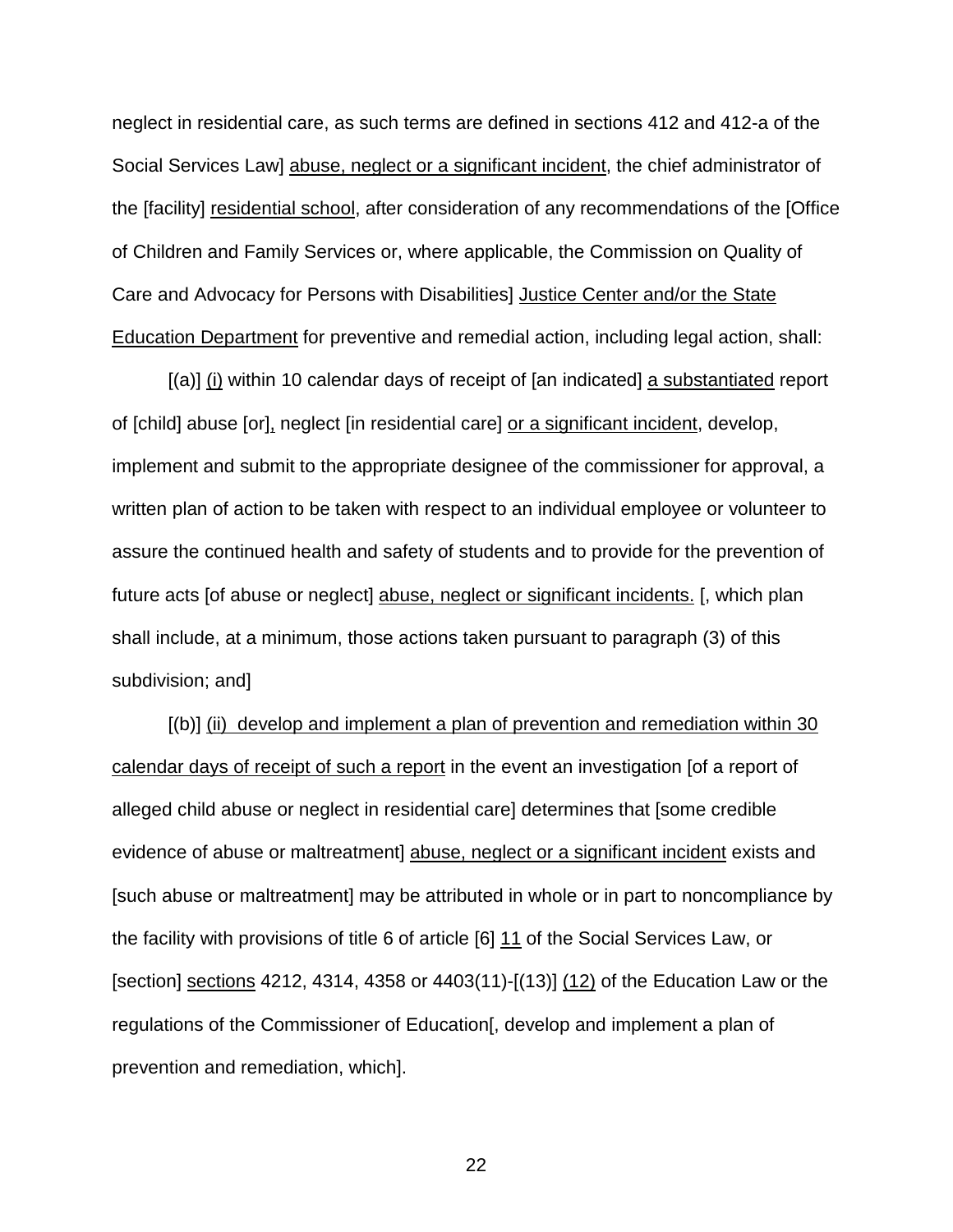(iii) Such plans shall address, at minimum, those areas in which the facility has been found to be out of compliance, [shall indicate] if applicable, and the manner in which the facility will come into compliance [, and shall include the date by which such plan shall be in effect]; actions taken pursuant to paragraph (2) of this subdivision; actions to be taken to address the investigative findings; the person(s) responsible for assessing the efficacy of the remedial action(s); and the monitoring dates or interval of monitoring dates, if appropriate. Such plan shall be [developed and submitted for approval to the appropriate designee of the commissioner within 30 calendar days of receipt of such a report] signed by the chief administrator of the residential school or his or her designee to ensure that such plan is implemented.

[(ii) Upon a determination by the Office of Children and Family Services or, where applicable, the Commission on Quality of Care and Advocacy for Persons with Disabilities that it appears likely that a crime may have been committed against a child and/or that a violation of the statutory, regulatory or other requirements of the licensing agency or operating state agency relative to the care and treatment of individuals receiving services has occurred, regardless of whether a report is indicated or unfounded, the chief administrator of the facility, after consideration of any recommendations of the Office of Children and Family Services or, where applicable, the Commission on Quality of Care and Advocacy for Persons with Disabilities for preventative or remedial actions, if any, which may include enforcement or disciplinary actions, shall: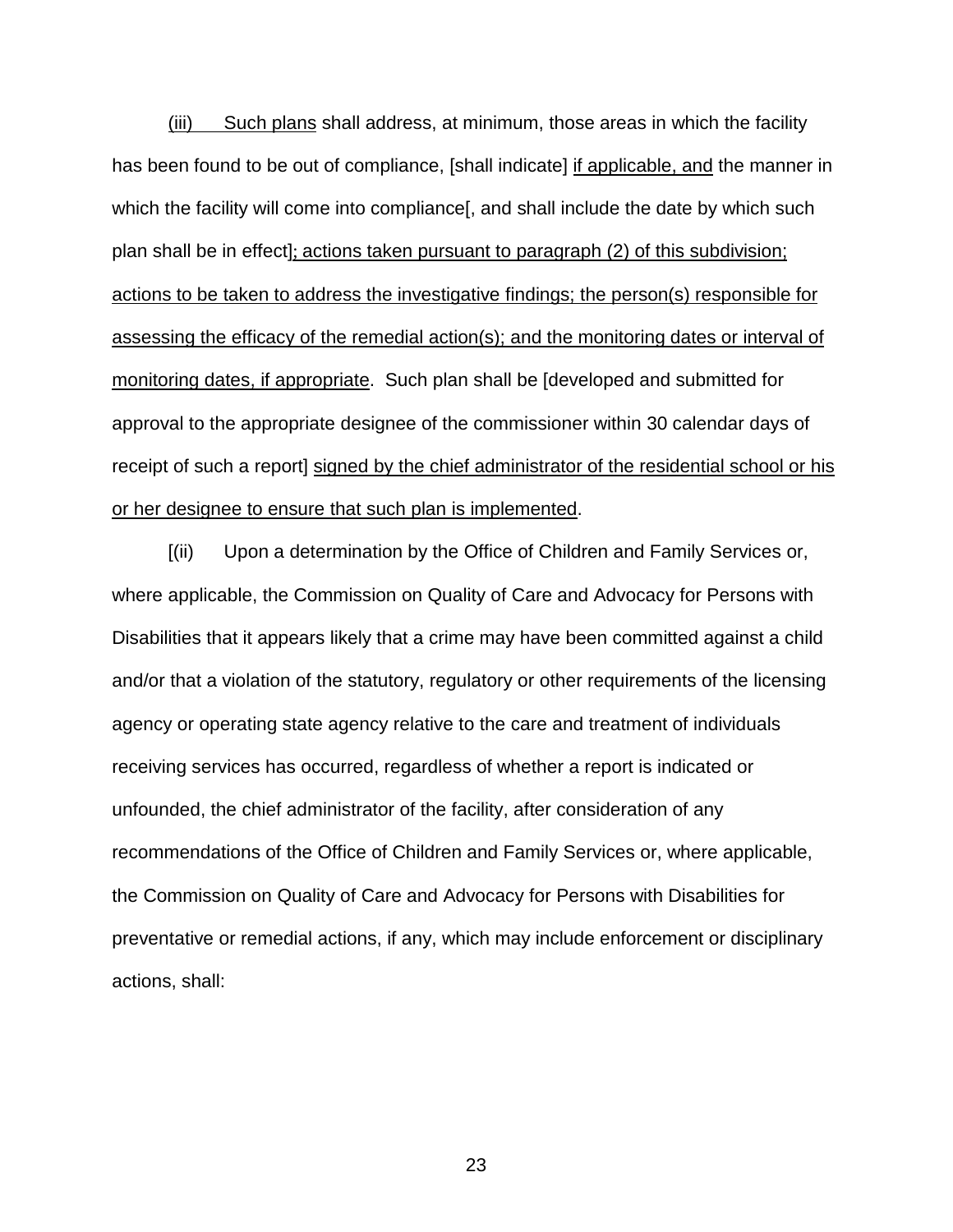(a) within a reasonably prompt period of time, but not later than 10 calendar days from receipt of such determination, initiate any necessary and appropriate corrective action;

(b) within a reasonably prompt period of time, but not later than 30 calendar days from receipt of such determination, submit to the Department and to the Office of Children and Family Services or, where applicable, the Commission on Quality of Care and Advocacy for Persons with Disabilities a written report of the actions taken to address the findings of the office or commission and such subsequent progress reports as the office or commission may require including any actions to implement a plan of prevention and remediation; and

(c) immediately notify the appropriate law enforcement agency or confirm that such notification has already been made whenever it appears likely that a crime has been committed against a student.]

(5) For substantiated reports of significant incidents, the residential school shall also notify the parent or guardian of the student(s) named in the report, and the school district or referring agency of the student(s), of the report of the findings of the investigation, consistent with the confidentiality requirements in subparagraph (3)(iv) of this subdivision.

(g) Out-of-State residential schools. In addition to the provisions of subdivisions (c)(i) through (vii), (d), (e), (f)(1)(ii), (f)(2), (f)(3)(i)-(ii), (f)(4), (h), (i)(1), (j), (l)(1) and (m) of this section, out-of-State residential schools shall comply with following requirements: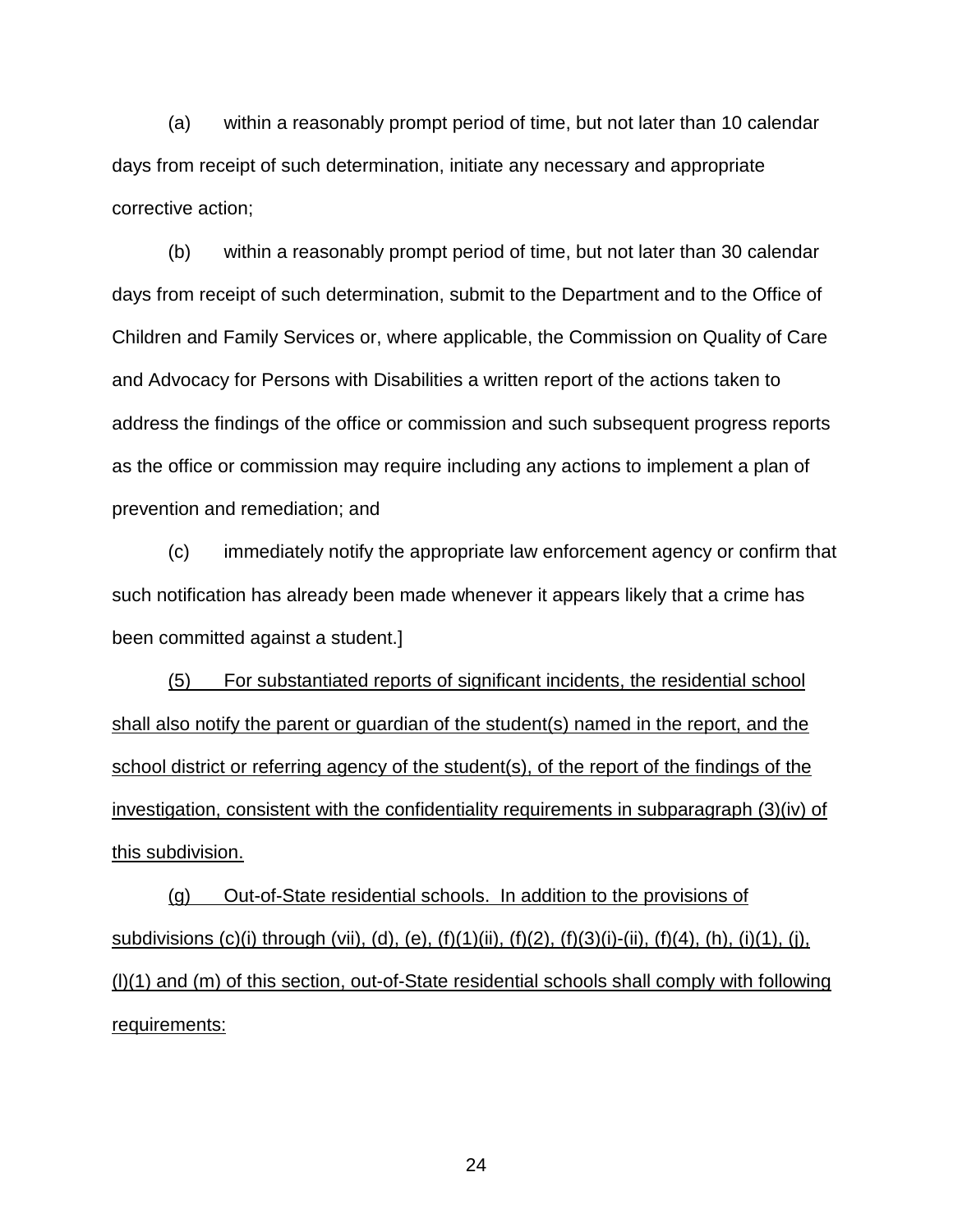(1) When there is an allegation of abuse or neglect of a New York State student, the residential school shall immediately notify the Justice Center, the State Education Department and any local social services district and/or school district who placed the student in the residential school or state agency funding the placement of that student.

(2) For allegations of abuse and neglect, the residential school shall comply with the procedures for the protection of students in subdivision 5 of section 490 of the Social Services Law and shall cooperate with any investigation conducted by the Justice Center.

(3) If the investigation is not conducted by the Justice Center, the out-of-State residential school shall forward the findings of such investigation to the Justice Center, the State Education Department, the committee on special education and the social services district in New York State no later than 90 days from the report of the allegation.

(4) Failure to comply with the requirements of this subdivision shall be grounds for revocation of approval to accept new admissions of New York State students or termination of private school approval pursuant to paragraph 200.7(a)(3) of this Part.

[(f)] (h) Staff training. To the extent required by the provisions of sections 4212, 4314, 4358 and 4403(11) of the Education Law, schools shall provide, or ensure the provision of, child abuse prevention and identification training to all administrators, employees and volunteers on a regular, but at least annual, basis. [Priority shall be given to the training of administrators, employees and volunteers who have the potential for regular and substantial contact with students in residential care.] A written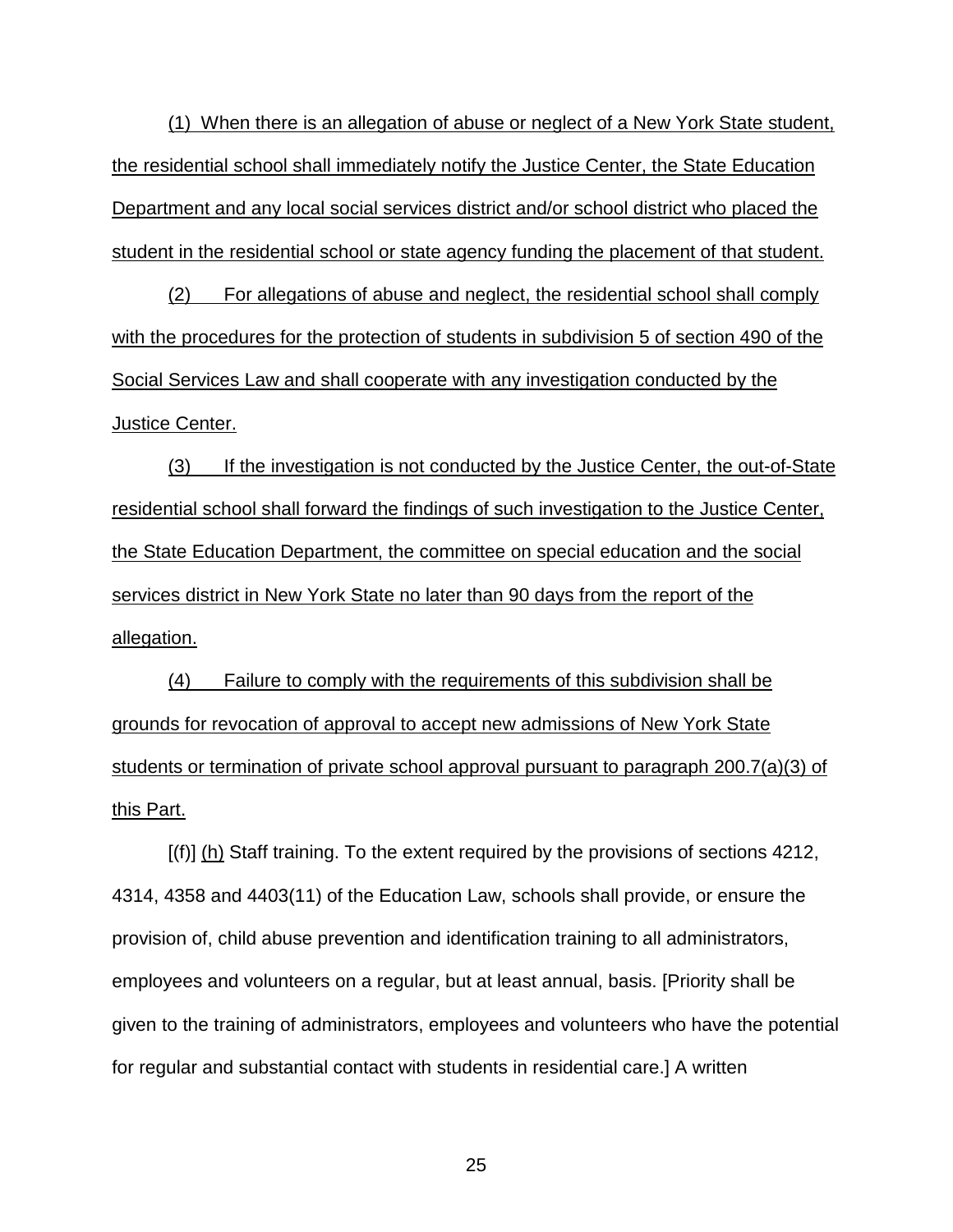description of such training plan shall be submitted for review and approval within a time frame established by the commissioner.

(1) The purpose of such training shall be to increase the participants' level of awareness, encourage positive attitudes and enhance knowledge and skill development in areas including, but not limited to, the following:

- (i) child abuse prevention and identification;
- (ii) safety and security procedures;
- (iii) principles of child development;
- (iv) characteristics of children in care;

(v) techniques of group and child management, including crisis intervention and appropriate restraint training;

(vi) laws, regulations and procedures, including appropriate reporting responsibilities, governing the protection of students from [abuse and maltreatment] reportable incidents, which shall include but not be limited to:

(a) the duty to report reportable incidents;

(b) how to adhere to the code of conduct;

(c) the disciplinary process and employees' rights pursuant to article 20 of

#### Executive Law; and

(d) how supervisory staff can promote compliance with article 20 of Executive Law by new and existing employees; and

- (vii) any relevant information provided by the department.
- (2) The department may exempt administrators from such training

requirements upon demonstration of substantially equivalent knowledge or experience.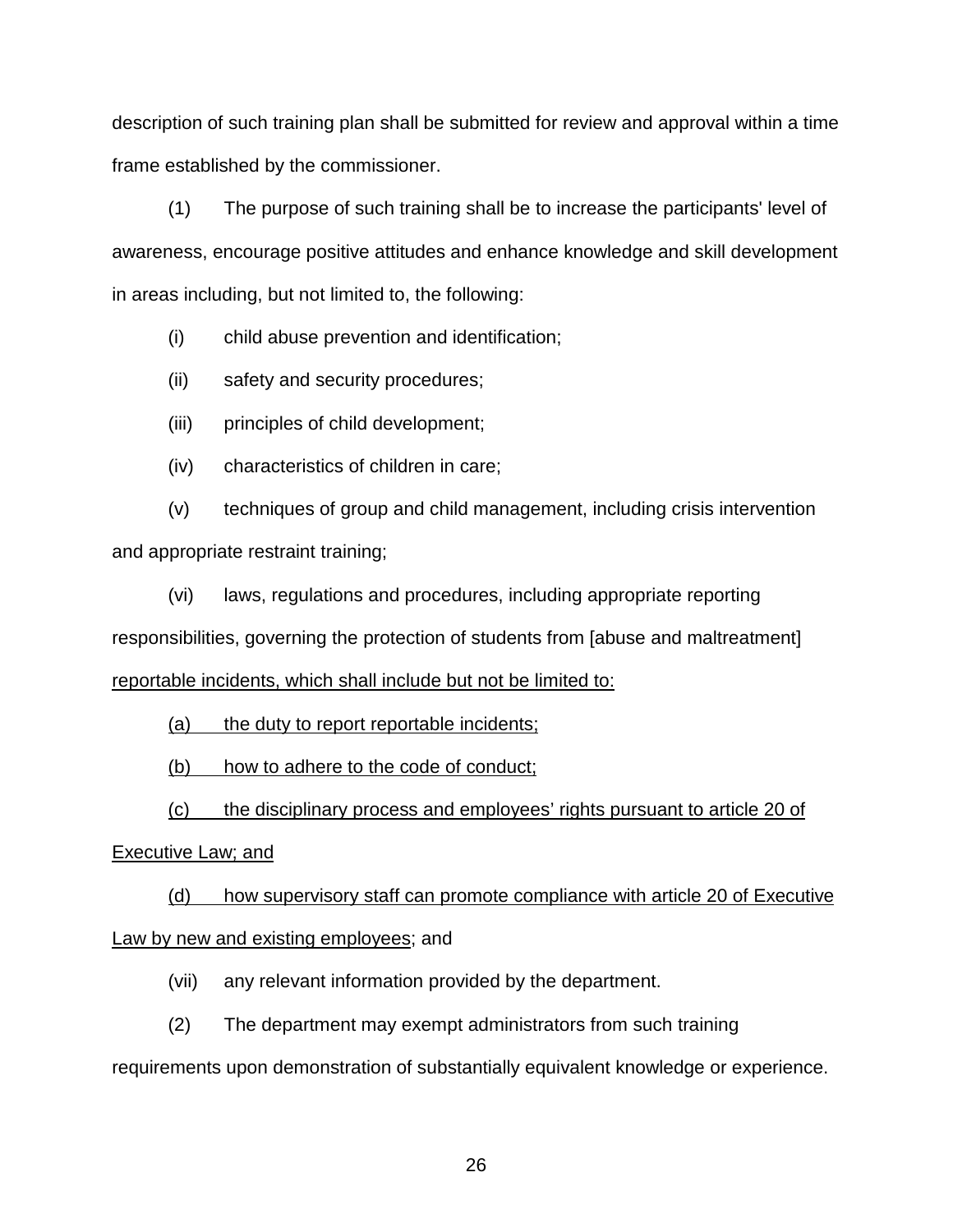# (3) Such training shall include but not be limited to live training and supplemental courses accessible via the internet.

[(g)] (i) Staff orientation.

(1) Each new employee or volunteer shall, immediately upon commencement of duties, be provided an orientation to the procedures of the school and the policies and procedures of the department regarding the protection of students from [abuse and maltreatment] reportable incidents.

(2) Each custodian shall, at the time of his or her initial employment and at least annually thereafter, be provided with a copy of the code of conduct developed by the Justice Center pursuant to article 20 of the Executive Law and acknowledge that he or she has read and understands such code of conduct. Such code of conduct shall govern the conduct of such custodians with respect to the safety, dignity and welfare of students in residential schools to whom they provide care and is enforceable consistent with appropriate collective bargaining agreements.

[(h)] (j) Instruction of students. To the extent required by the provisions of sections 4212, 4314, 4358 and 4403(11) of the Education Law, and in consideration of the needs and circumstances of the program, schools shall provide instruction to all students in techniques and procedures which will enable such students to advocate for and protect themselves from [abuse and maltreatment] reportable incidents.

(1) Such instruction shall be described in a written plan [to be submitted for review and approval within a time frame established by the commissioner], and shall be:

(i) appropriate for the age, individual needs and particular circumstances of students[, including the existence of mental, physical, emotional or sensory] disabilities;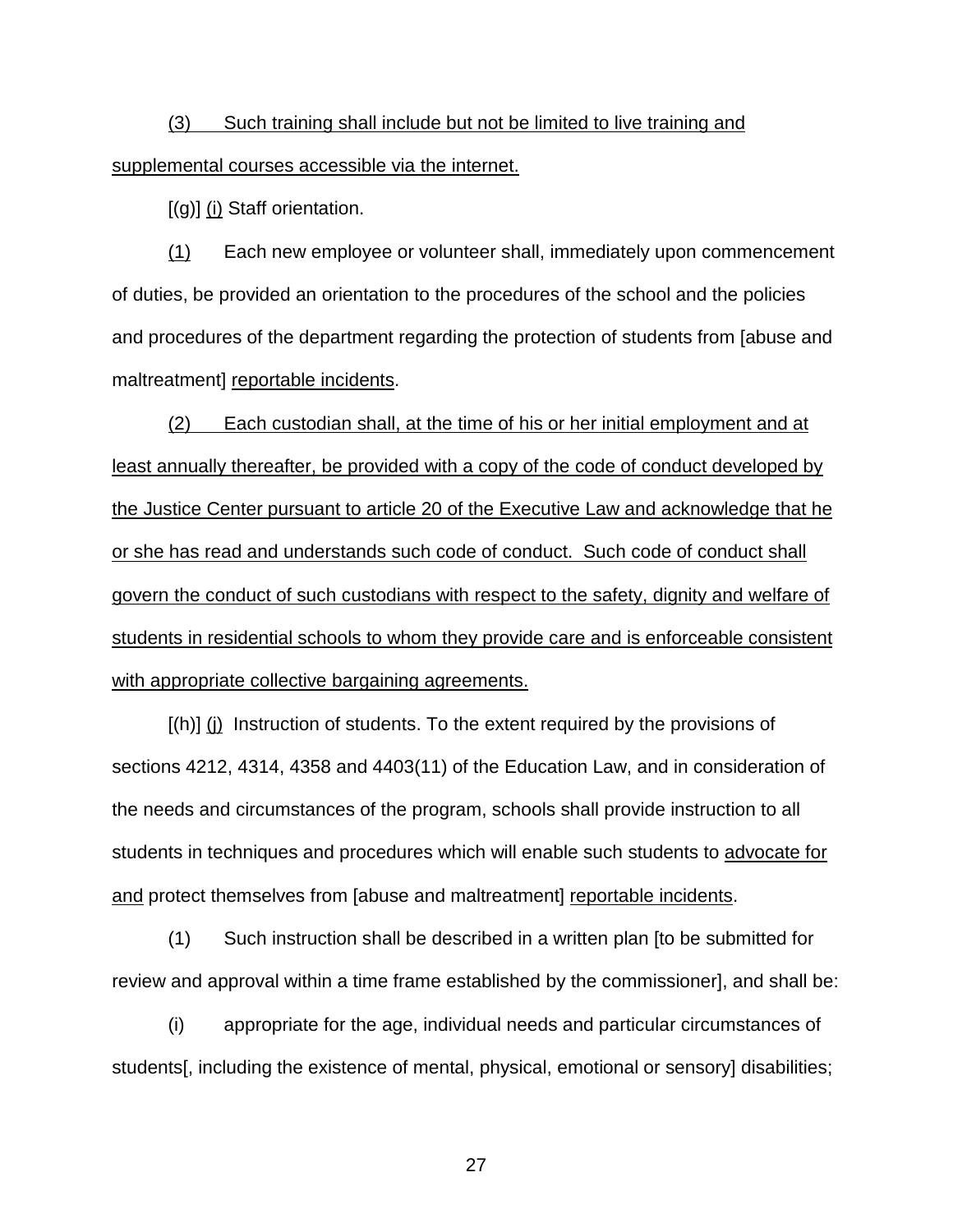(ii) provided at different times throughout the year in a manner which will ensure that all students receive such instruction; and

(iii) provided by individuals who possess appropriate knowledge and training, documentation of which shall be maintained by the school.

(k) Incident Review Committees. All in-State residential schools subject to this section must establish an incident review committee pursuant to section 490(1)(f) of the Social Services Law for the purpose of reviewing individual reportable incidents and incident patterns and trends to identify and implement preventative and corrective actions, which may include, but shall not be limited to, staff retraining or any appropriate disciplinary action allowed by law or contract, as well as opportunities for improvement.

(1) The incident review committee shall be composed of at least one member of the governing body of the residential school and other persons identified by the chief administrator of the residential school including but not limited to one representative of each of the following, but not the chief administrator of the residential school:

(i) direct support staff;

(ii) licensed health care practitioner;

(iii) students or service recipients; and

(iv) representatives of family, consumer and other advocacy organizations.

(2) Members of the incident review committee shall be trained in

confidentiality laws and regulations, and shall comply with section seventy-four of the Public Officers Law.

(3) The incident review committee shall meet regularly to: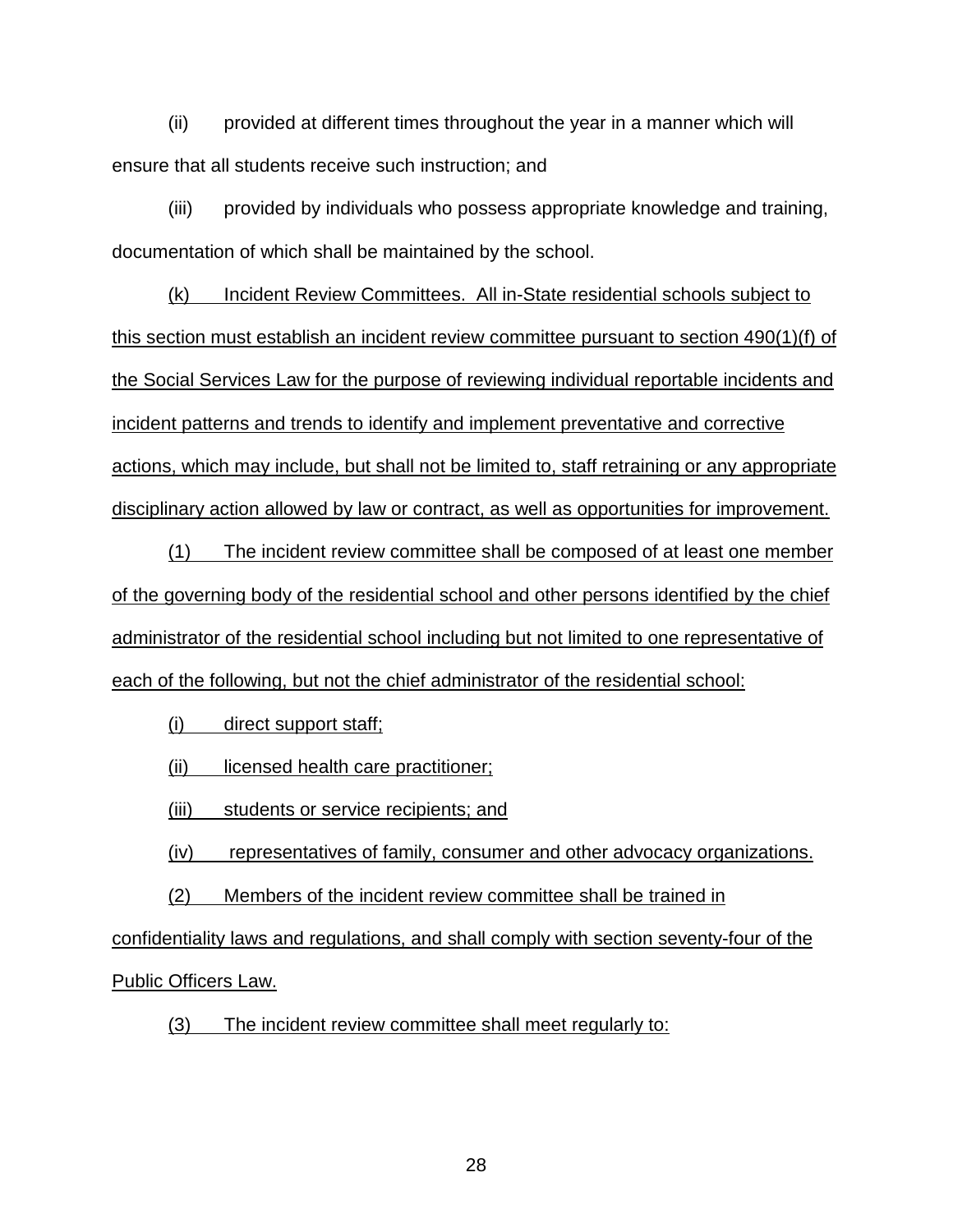(i) review the timeliness, thoroughness and appropriateness of the residential school's response to reportable incidents;

(ii) recommend additional opportunities for improvement to the chief administrator of the residential school, if appropriate;

(iii) review incident trends and patterns concerning reportable incidents; and

(iv) make recommendations to the chief administrator of the residential school to assist in reducing reportable incidents.

(4) The chief administrator of the residential school shall submit a report of incident patterns and trends, and patterns and trends in the reporting and response to reportable incidents to the State Education Department in the form and manner required by the Justice Center.

(l) Access to records and residential schools. (1) The residential school shall grant access to the Department, other State oversight agencies and the Justice Center at any and all times to the residential school, and, consistent with section 200.2(b)(6) of this Part and any applicable federal or State laws or regulations, to all books, records, and data pertaining to any such school deemed necessary for the Department, State oversight agency and the Justice Center to carry out its functions, powers and duties pursuant to article 11 of the Social Services Law.

(2) In accordance with section 490(6) of the Social Services Law, records of residential schools not otherwise subject to article 6 of the Public Officers Law shall be made available for public inspection and copying, when such records relate to abuse and neglect of students, consistent with the requirements of section 200.2(b)(6) of this Part. Any request made to a residential school for records relating to abuse and neglect